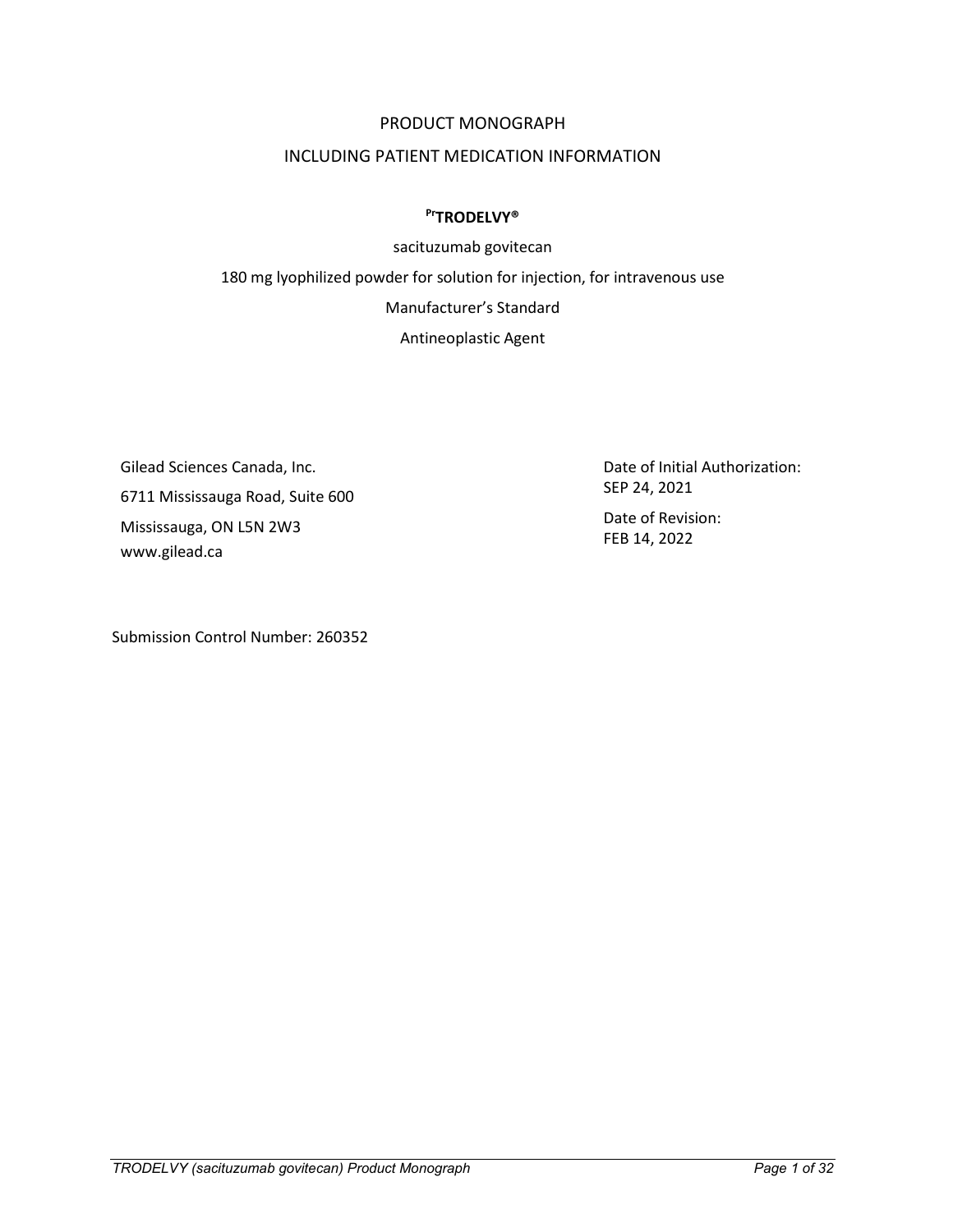### <span id="page-1-0"></span>**TABLE OF CONTENTS**

Sections or subsections that are not applicable at the time of authorization are not listed.

| 1                       |       |                                                                         |  |
|-------------------------|-------|-------------------------------------------------------------------------|--|
|                         | 1.1   |                                                                         |  |
|                         | 1.2   |                                                                         |  |
| $\overline{\mathbf{2}}$ |       |                                                                         |  |
| 3                       |       |                                                                         |  |
| 4                       |       |                                                                         |  |
|                         | 4.1   |                                                                         |  |
|                         | 4.2   |                                                                         |  |
|                         | 4.3   |                                                                         |  |
|                         | 4.4   |                                                                         |  |
| 5                       |       |                                                                         |  |
| 6                       |       | DOSAGE FORMS, STRENGTHS, COMPOSITION AND PACKAGING  8                   |  |
| 7                       |       |                                                                         |  |
|                         | 7.1   |                                                                         |  |
|                         | 7.1.1 |                                                                         |  |
|                         | 7.1.2 |                                                                         |  |
|                         | 7.1.3 |                                                                         |  |
|                         | 7.1.4 |                                                                         |  |
| 8                       |       |                                                                         |  |
|                         | 8.1   |                                                                         |  |
|                         | 8.2   |                                                                         |  |
|                         | 8.3   |                                                                         |  |
|                         | 8.4   | Abnormal Laboratory Findings: Hematologic, Clinical Chemistry and Other |  |
| 9                       |       |                                                                         |  |
|                         | 9.2   |                                                                         |  |
|                         | 9.3   |                                                                         |  |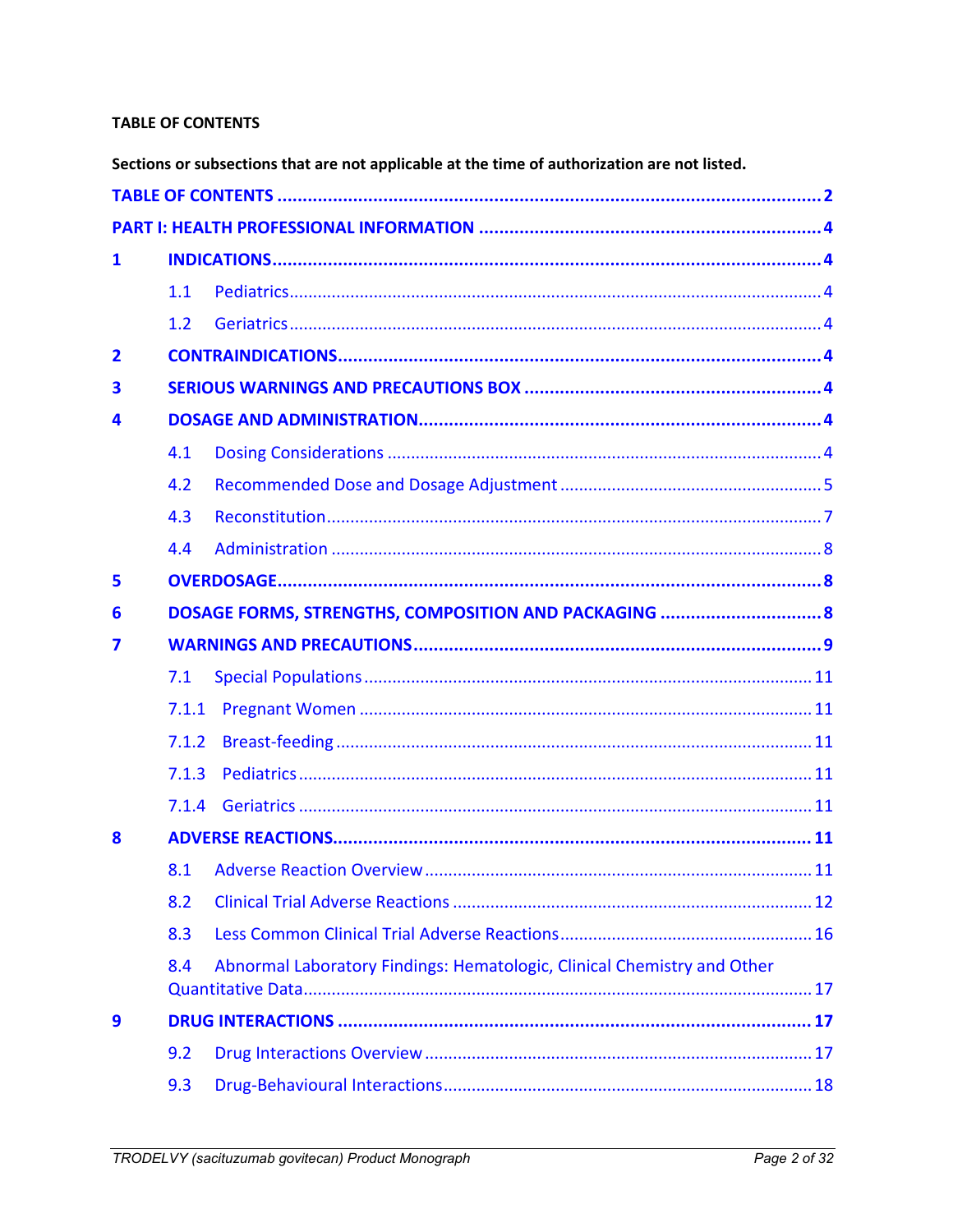|           | 9.4  |                                                                                      |
|-----------|------|--------------------------------------------------------------------------------------|
|           | 9.5  |                                                                                      |
|           | 9.6  |                                                                                      |
|           | 9.7  |                                                                                      |
| 10        |      |                                                                                      |
|           | 10.1 |                                                                                      |
|           | 10.2 |                                                                                      |
|           | 10.3 |                                                                                      |
| <b>11</b> |      |                                                                                      |
| 12        |      |                                                                                      |
|           |      |                                                                                      |
| 13        |      |                                                                                      |
| 14        |      |                                                                                      |
|           |      |                                                                                      |
|           | 14.1 |                                                                                      |
|           |      | Unresectable Locally Advanced or Metastatic Triple-Negative Breast Cancer (mTNBC) 22 |
| 15        |      |                                                                                      |
| 16        |      |                                                                                      |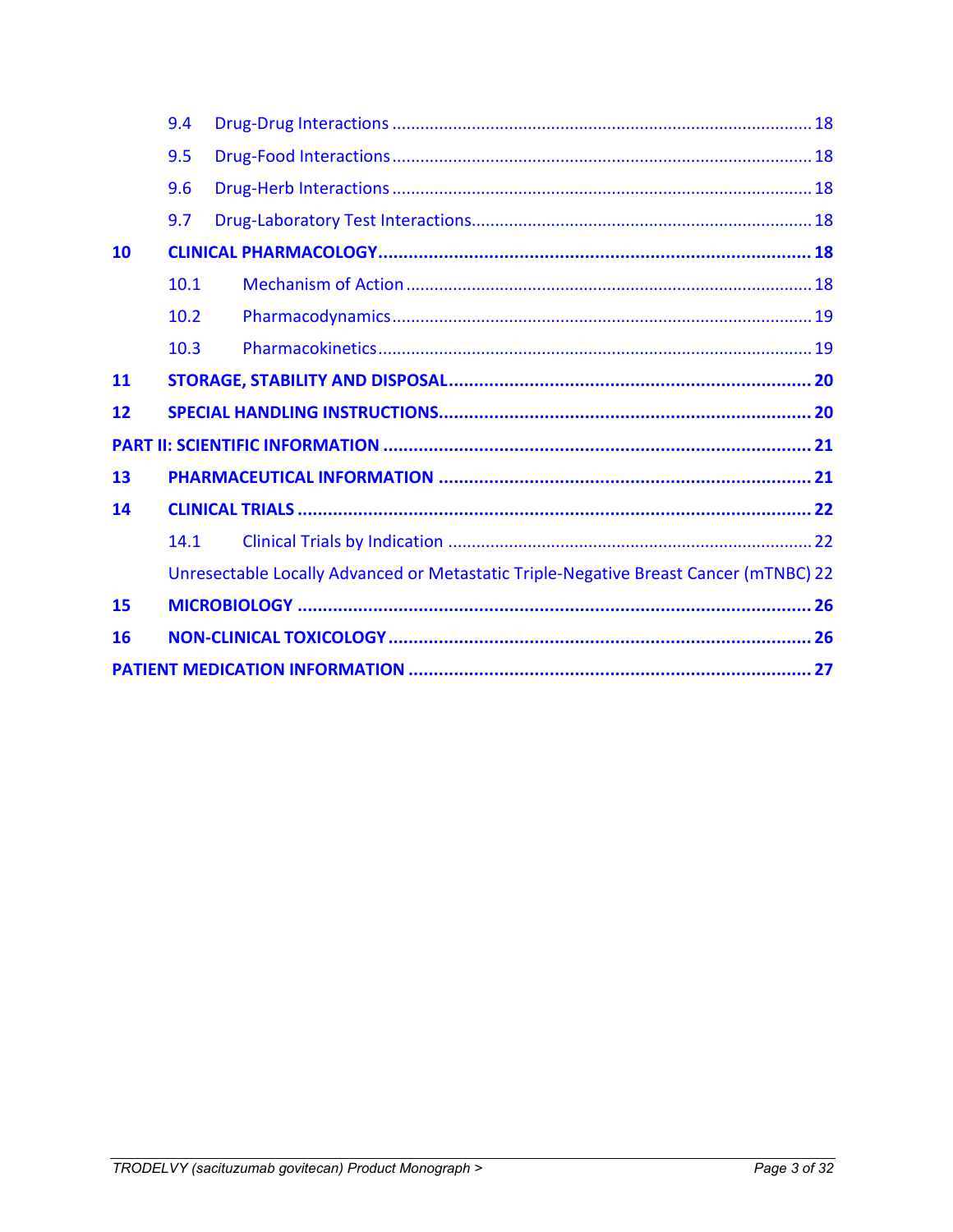## <span id="page-3-0"></span>**PART I: HEALTH PROFESSIONAL INFORMATION**

## <span id="page-3-1"></span>**1 INDICATIONS**

TRODELVY (sacituzumab govitecan) is indicated for:

• the treatment of adult patients with unresectable locally advanced or metastatic triple-negative breast cancer (mTNBC) who have received two or more prior therapies, at least one of them for metastatic disease.

### <span id="page-3-2"></span>**1.1 Pediatrics**

**Pediatrics (<18 years of age)**: No data are available to Health Canada; therefore, Health Canada has not authorized an indication for pediatric use.

#### <span id="page-3-3"></span>**1.2 Geriatrics**

**Geriatrics (≥65 years of age)**: Evidence from clinical studies and experience suggests use in the geriatric population is not associated with differences in safety or effectiveness.

## <span id="page-3-4"></span>**2 CONTRAINDICATIONS**

Sacituzumab govitecan is contraindicated in patients who are hypersensitive to this drug or to any ingredient in the formulation, including any non-medicinal ingredient, or component of the container. For a complete listing, see 6 DOSAGE FORMS, STRENGTHS, COMPOSITION AND PACKAGING.

### <span id="page-3-5"></span>**3 SERIOUS WARNINGS AND PRECAUTIONS BOX**

#### **Serious Warnings and Precautions**

- **Severe or life-threatening neutropenia may occur.** Withhold TRODELVY for absolute neutrophil count below 1500/mm<sup>3</sup> or neutropenic fever. Complete blood counts should be monitored prior to initiation of TRODELVY and prior to each dose, and as clinically indicated. Based on the severity of neutropenia, TRODELVY may require dose interruption or reduction [see 4.2 Recommended Dose and Dosage Adjustment]. Consider G-CSF for secondary prophylaxis. Initiate anti-infective treatment in patients with febrile neutropenia without delay [see 7 WARNINGS AND PRECAUTIONS].
- **Severe diarrhea may occur.** Monitor patients with diarrhea and give fluid and electrolytes as needed. At the onset of diarrhea, evaluate for infectious causes and, if negative, promptly initiate loperamide [see 7 Warnings and Precautions]. If severe diarrhea occurs, withhold TRODELVY until resolved to ≤ Grade 1 and reduce subsequent doses [see 4.2 Recommended Dose and Dosage Adjustment].

#### <span id="page-3-6"></span>**4 DOSAGE AND ADMINISTRATION**

#### <span id="page-3-7"></span>**4.1 Dosing Considerations**

- Do NOT substitute TRODELVY for or use with other drugs containing irinotecan or its active metabolite SN-38.
- Patients homozygous for the uridine diphosphate-glucuronosyl transferase 1A1 (UGT1A1)\*28 allele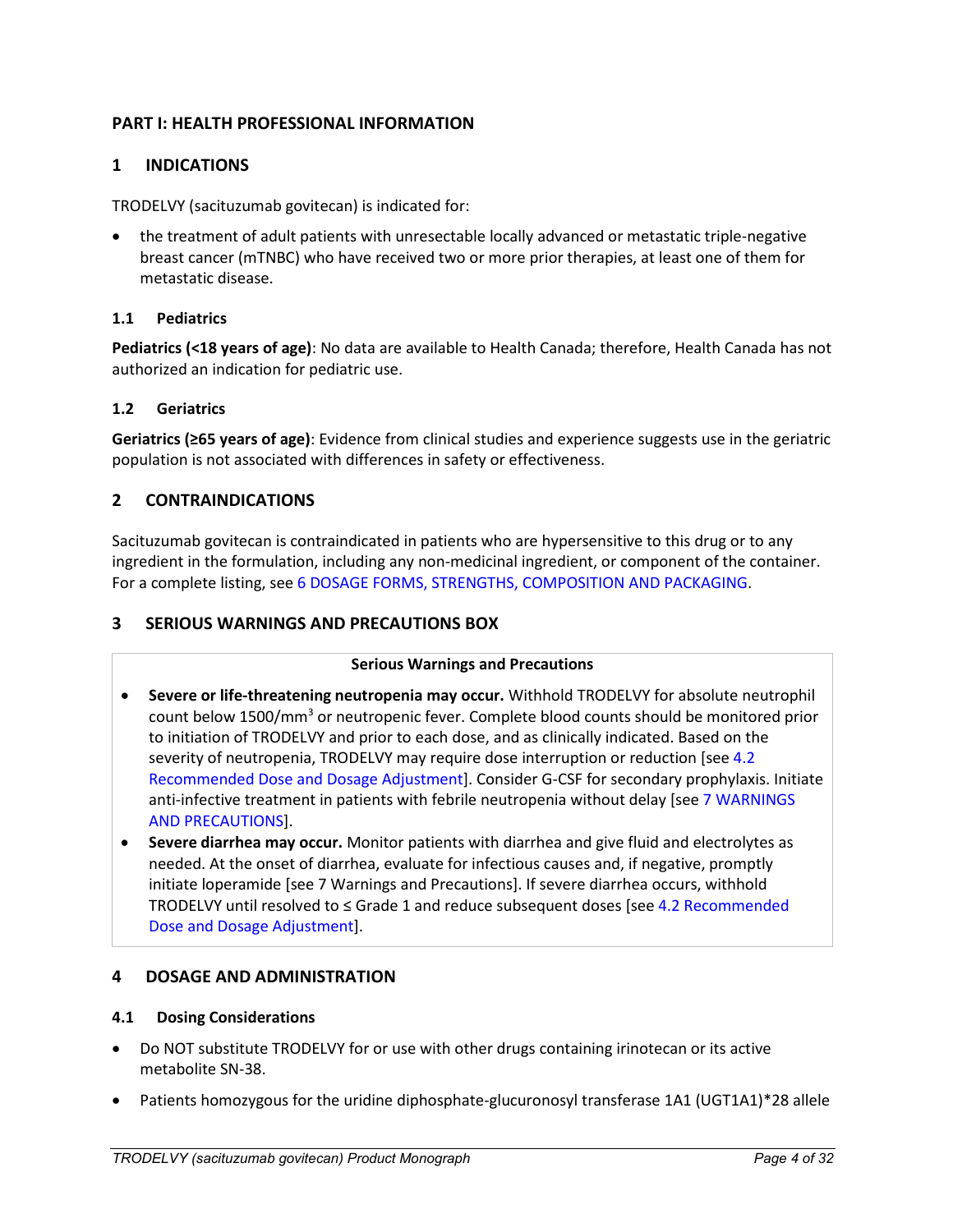are at increased risk for neutropenia, febrile neutropenia, and anemia; and may be at increased risk for other adverse reactions when treated with TRODELVY [see 7. WARNINGS AND PRECAUTIONS, 10. Clinical Pharmacology].

- For intravenous infusion only. Do not administer as an intravenous push or bolus.
- The recommended dose is 10 mg/kg once weekly on Days 1 and 8 of continuous 21-day treatment cycles until disease progression or unacceptable toxicity [see 4.2 Recommended Dose and Dosage Adjustment].
- Premedication for prevention of infusion reactions is recommended [see 4.2 Recommended Dose and Dosage Adjustment, 7 WARNINGS AND PRECAUTIONS]. Have medications and emergency equipment to treat infusion-related reactions, including anaphylaxis, available for immediate use when administering TRODELVY.
- Premedication for prevention of chemotherapy-induced nausea and vomiting is recommended [see 4.2 Recommended Dose and Dosage Adjustment].
- Monitor patients during the infusion and for at least 30 minutes after completion of infusion. Treatment interruption and/or dose reduction may be needed to manage adverse reactions [see 4.2 Recommended Dose and Dosage Adjustment].

#### <span id="page-4-0"></span>**4.2 Recommended Dose and Dosage Adjustment**

The recommended dose of TRODELVY is 10 mg/kg administered as an intravenous infusion once weekly on Days 1 and 8 of 21-day treatment cycles. Continue treatment until disease progression or unacceptable toxicity. Do not administer TRODELVY at doses greater than 10 mg/kg.

Administer TRODELVY as an intravenous infusion only. Do not administer as an intravenous push or bolus.

First infusion: Administer infusion over 3 hours. Observe patients during the infusion, and for at least 30 minutes following the initial dose, for signs or symptoms of infusion-related reactions [see 7 WARNINGS AND PRECAUTIONS].

Subsequent infusions: Administer infusion over 1 to 2 hours if prior infusions were tolerated. Observe patients during the infusion and for at least 30 minutes after infusion.

#### Premedication

Prior to each dose of TRODELVY, premedication for prevention of infusion reactions and prevention of chemotherapy-induced nausea and vomiting (CINV) is recommended.

- Premedicate with antipyretics and H1 and H2 blockers prior to infusion; corticosteroids may be used for patients who had prior infusion reactions.
- Premedicate with a two or three drug combination regimen (e.g., dexamethasone with either a 5-HT3 receptor antagonist or an NK-1 receptor antagonist, as well as other drugs as indicated).

#### Infusion-related Reactions

Slow or interrupt the infusion rate of TRODELVY if the patient develops an infusion-related reaction. Permanently discontinue TRODELVY for life-threatening infusion-related reactions [see 7 WARNINGS AND PRECAUTIONS].

#### Dose Modifications for Adverse Reactions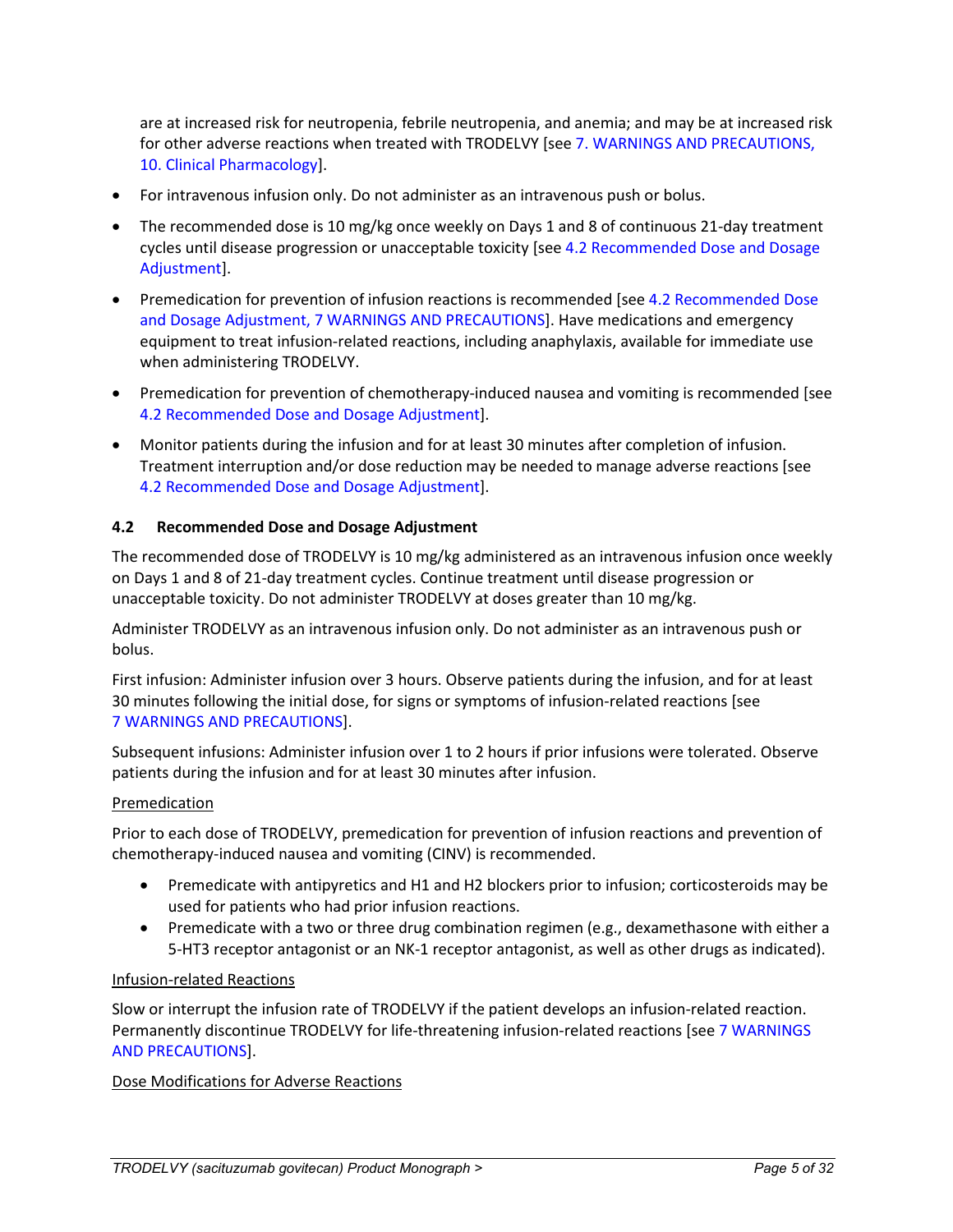Withhold or discontinue TRODELVY to manage adverse reactions as described in [Table 1.](#page-5-0) Do not re-escalate the TRODELVY dose after a dose reduction for adverse reactions has been made.

<span id="page-5-0"></span>**Table 1: Dose Modifications for Adverse Reactions**

| <b>Adverse Reaction</b>                                                                                                                                                       | <b>Occurrence</b> | <b>Dose Modification</b>                                                                  |
|-------------------------------------------------------------------------------------------------------------------------------------------------------------------------------|-------------------|-------------------------------------------------------------------------------------------|
| Severe Neutropenia [see 7 WARNINGS AND PRECAUTIONS]                                                                                                                           |                   |                                                                                           |
| Grade 4 neutropenia ≥7 days,<br>OR.<br>Grade 3 febrile neutropenia<br>(absolute neutrophil count <1000/mm <sup>3</sup> and fever                                              | First             | 25% dose reduction and<br>administer granulocyte-<br>colony stimulating<br>factor (G-CSF) |
| ≥38.5 $°C$ ),                                                                                                                                                                 | Second            | 50% dose reduction                                                                        |
| <b>OR</b>                                                                                                                                                                     | Third             | Discontinue treatment                                                                     |
| At time of scheduled treatment, Grade 3-4 neutropenia<br>which delays dosing by 2 or 3 weeks for recovery to<br>$\leq$ Grade 1                                                |                   |                                                                                           |
| At time of scheduled treatment, Grade 3-4 neutropenia<br>which delays dosing beyond 3 weeks for recovery to<br>$\leq$ Grade 1                                                 | First             | Discontinue treatment                                                                     |
| <b>Severe Non-Neutropenic Toxicity</b>                                                                                                                                        |                   |                                                                                           |
| Grade 4 non-hematologic toxicity of any duration,                                                                                                                             | First             | 25% dose reduction                                                                        |
| <b>OR</b>                                                                                                                                                                     | Second            | 50% dose reduction                                                                        |
| Any Grade 3-4 nausea, vomiting, or diarrhea due to<br>treatment that is not controlled with antiemetics and                                                                   |                   |                                                                                           |
| anti-diarrheal agents [see 7 WARNINGS AND<br>PRECAUTIONS],                                                                                                                    | Third             | Discontinue treatment                                                                     |
| <b>OR</b>                                                                                                                                                                     |                   |                                                                                           |
| Other Grade 3-4 non-hematologic toxicity persisting<br>>48 hours despite optimal medical management,                                                                          |                   |                                                                                           |
| <b>OR</b>                                                                                                                                                                     |                   |                                                                                           |
| At time of scheduled treatment, Grade 3-4 non-<br>neutropenic hematologic or non-hematologic toxicity,<br>which delays dose by 2 or 3 weeks for recovery to<br>$\leq$ Grade 1 |                   |                                                                                           |
| In the event of Grade 3-4 non-neutropenic hematologic<br>or non-hematologic toxicity, which does not recover to<br>$\leq$ Grade 1 within 3 weeks                              | First             | Discontinue treatment                                                                     |

**Pediatrics (<18 years of age):** Health Canada has not authorized an indication for pediatric use [see 1 INDICATIONS, 1.1 Pediatrics].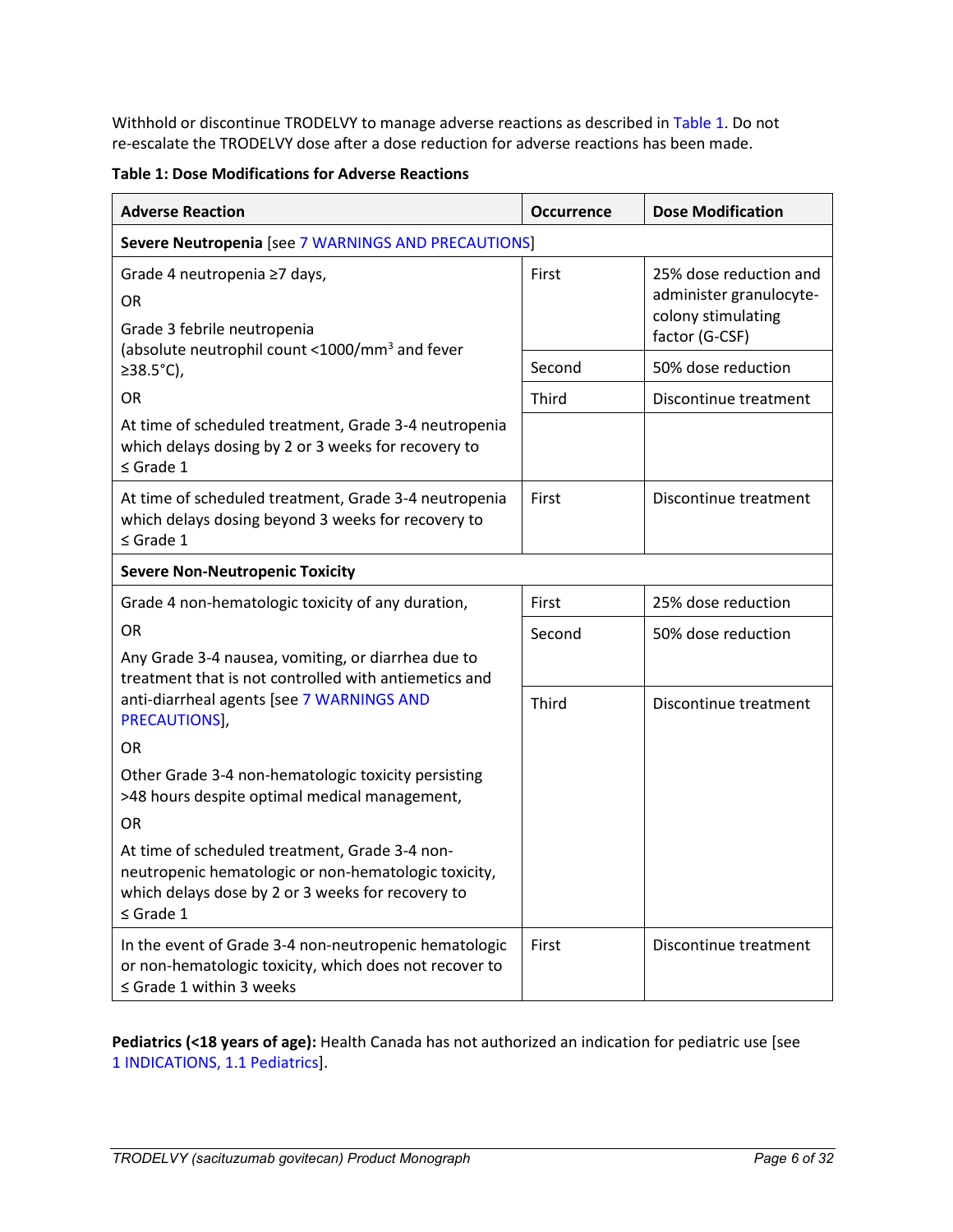**Geriatrics (≥65 years of age):** No dose adjustment is necessary in older patients [see 7 WARNINGS AND PRECAUTIONS, 7.1.4 Geriatrics].

**Renal Impairment:** There are no data on the use of sacituzumab govitecan in patients with moderate or severe renal impairment or end-stage renal disease (creatinine clearance [CLcr] ≤ 15 mL/min).

**Hepatic Impairment:** No dose adjustment is necessary in patients with mild hepatic impairment [see 10.3 Pharmacokinetics]. The safety of TRODELVY in patients with moderate or severe hepatic impairment has not been established.

### <span id="page-6-0"></span>**4.3 Reconstitution**

#### **Parenteral Products**:

#### **Table 2: Reconstitution**

| <b>Vial Size</b> | <b>Volume of Diluent to be</b><br><b>Added to Vial</b> | Approximate<br><b>Available Volume</b> | Concentration per mL |
|------------------|--------------------------------------------------------|----------------------------------------|----------------------|
| $180 \text{ mg}$ | 20 mL                                                  | $20$ mL                                | 10 mg/mL             |

### Reconstitution

- TRODELVY is a cytotoxic drug.
- Follow applicable special handling and disposal procedures.
- Calculate the required dose (mg) of TRODELVY based on the patient's body weight at the beginning of each treatment cycle (or more frequently if the patient's body weight changed by more than 10% since the previous administration) [see 4.2 Recommended Dose and Dosage Adjustment].
- Allow the required number of vials to warm to room temperature.
- Using a sterile syringe, slowly inject 20 mL of 0.9% Sodium Chloride Injection, USP, into each 180 mg TRODELVY vial. The resulting concentration will be 10 mg/mL.
- Gently swirl vials and allow to dissolve for up to 15 minutes. Do not shake. Parenteral drug products should be inspected visually for particulate matter and discolouration prior to administration, whenever solution and container permit. The solution should be free of visible particulates, clear, and yellow. Do not use the reconstituted solution if it is cloudy or discoloured.
- Use immediately to prepare a diluted TRODELVY infusion solution.

### Dilution

- Calculate the required volume of the reconstituted TRODELVY solution needed to obtain the appropriate dose according to patient's body weight. Withdraw this amount from the vial(s) using a syringe. Discard any unused portion remaining in the vial(s).
- Adjust the volume in the infusion bag as needed with 0.9% Sodium Chloride Injection, USP, to obtain a concentration of 1.1 mg/mL to 3.4 mg/mL (total volume should not exceed 500 mL). For patients whose body weight exceeds 170 kg, divide the total dosage of TRODELVY equally between two 500 mL infusion bags and infuse sequentially via slow infusion.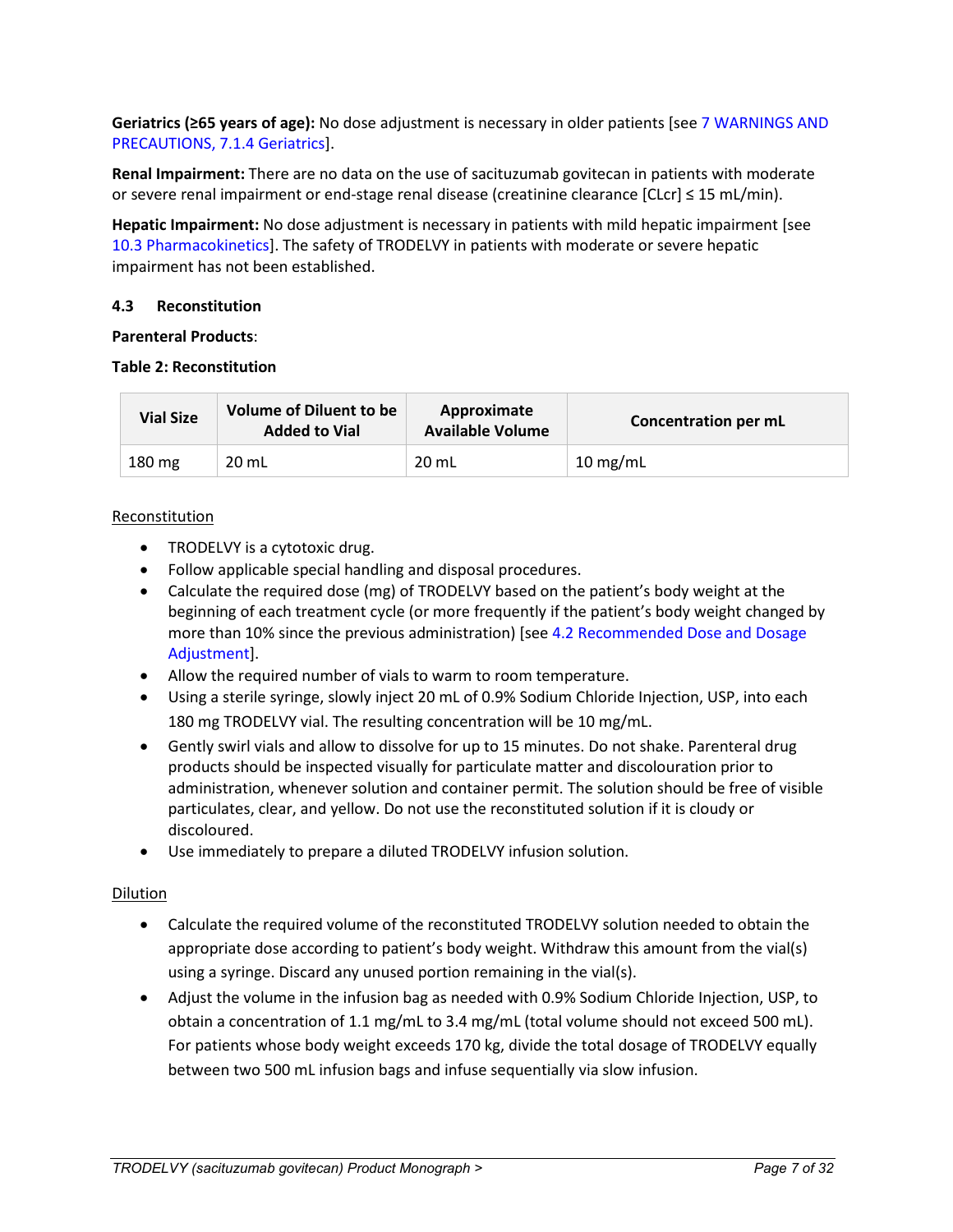- Slowly inject the required volume of reconstituted TRODELVY solution into a polyvinyl chloride, polypropylene, or polypropylene copolymer infusion bag to minimize foaming. Do not shake the contents.
- Only 0.9% Sodium Chloride Injection, USP should be used since the stability of the reconstituted product has not been determined with other infusion-based solutions. Use the diluted solution in the infusion bag immediately. If not used immediately, the infusion bag containing TRODELVY solution can be stored refrigerated at 2°C to 8°C for up to 4 hours. After refrigeration, administer diluted solution within 6 hours (including infusion time).

Do not freeze or shake. Protect from light [see 11 STORAGE, STABILITY AND DISPOSAL].

## <span id="page-7-0"></span>**4.4 Administration**

- Administer TRODELVY as an intravenous infusion [see 4.2 Recommended Dose and Dosage Adjustment]. Protect infusion bag from light.
- An infusion pump may be used.
- Do not mix TRODELVY, or administer as an infusion, with other medicinal products.
- Upon completion of the infusion, flush the intravenous line with 20 mL 0.9% Sodium Chloride Injection, USP.

# <span id="page-7-1"></span>**5 OVERDOSAGE**

In a clinical trial, planned doses of up to 18 mg/kg (approximately 1.8 times the maximum recommended dose of 10 mg/kg) of TRODELVY were administered. In these patients, a higher incidence of severe neutropenia was observed.

For management of a suspected drug overdose, contact your regional poison control centre.

# <span id="page-7-2"></span>**6 DOSAGE FORMS, STRENGTHS, COMPOSITION AND PACKAGING**

To help ensure the traceability of biologic products, health professionals should recognise the importance of recording both the brand name and the non-proprietary (active ingredient) name as well as other product-specific identifiers such as the Drug Identification Number (DIN) and the batch/lot number of the product supplied.

|  | Table 3: Dosage Forms, Strengths, Composition and Packaging |  |  |  |
|--|-------------------------------------------------------------|--|--|--|
|--|-------------------------------------------------------------|--|--|--|

| Route of<br>Administration | Dosage Form /<br><b>Strength/Composition</b>                     | <b>Non-medicinal Ingredients</b>                                                                                         |
|----------------------------|------------------------------------------------------------------|--------------------------------------------------------------------------------------------------------------------------|
| <b>Intravenous</b>         | Lyophilized powder for<br>solution for injection:<br>180 mg/vial | Powder: 2-(N-morpholino) ethane sulfonic acid,<br>polysorbate 80, trehalose dihydrate<br>Solvent: sodium chloride, water |

TRODELVY is supplied as a sterile, preservative-free, off-white to yellowish lyophilized powder for intravenous use in a 50 mL clear glass single-dose vial, with a rubber stopper and crimp-sealed with an aluminum flip-off cap.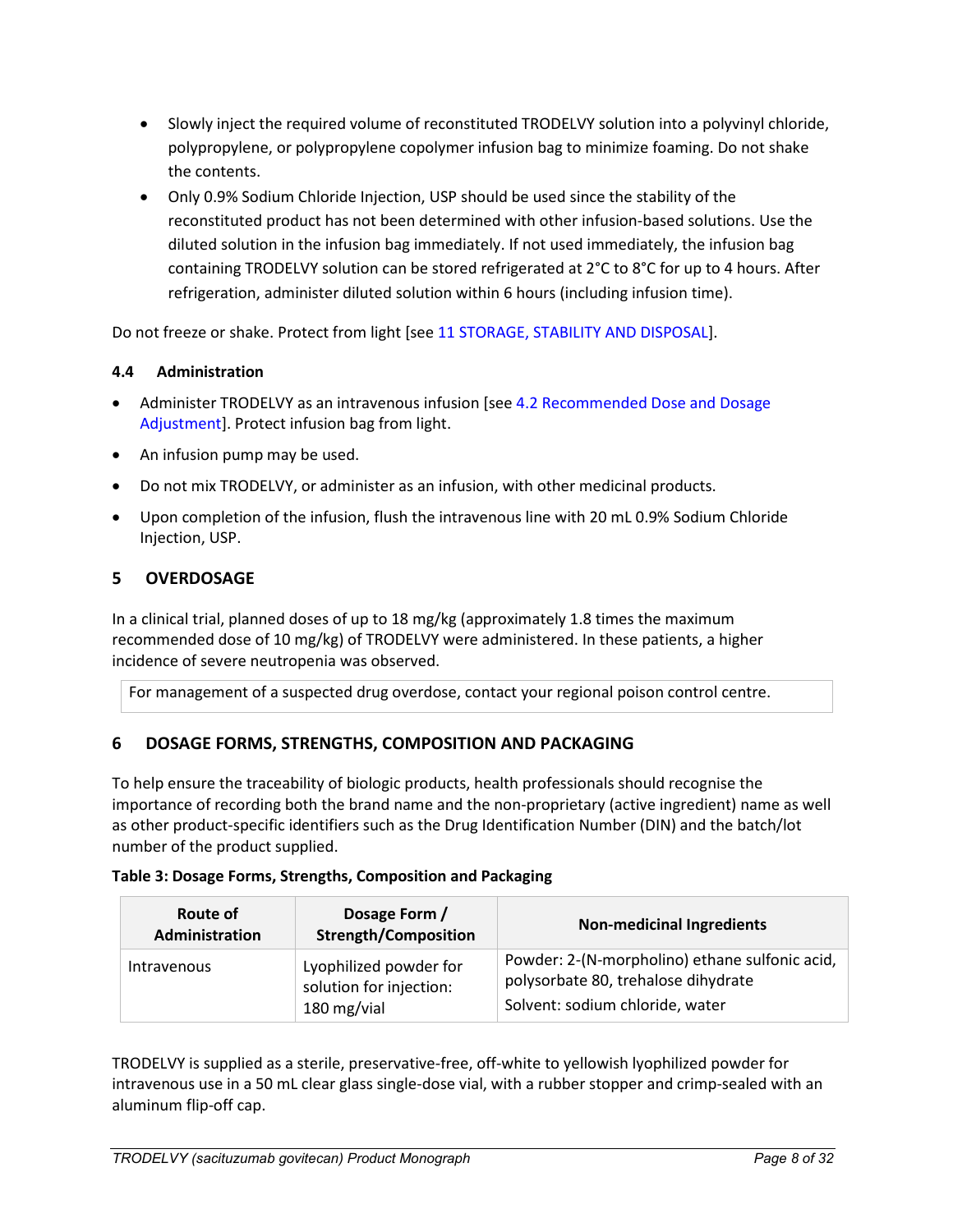## <span id="page-8-0"></span>**7 WARNINGS AND PRECAUTIONS**

### Please see 3 SERIOUS WARNINGS AND PRECAUTIONS BOX.

#### **Driving and Operating Machinery**

TRODELVY has minor influence on the ability to drive and use machines. Dizziness has been reported. Advise patients to use caution when driving or using machines.

#### **Endocrine and Metabolism**

#### Genetic Polymorphism

Individuals who are homozygous for the uridine diphosphate-glucuronosyl transferase 1A1 (UGT1A1)\*28 allele are potentially at increased risk for neutropenia, febrile neutropenia, and anemia and may be at increased risk for other adverse reactions following initiation of TRODELVY treatment.

Eighty-nine percent (586/660) of patients who received TRODELVY (up to 10 mg/kg on Days 1 and 8 of a 21-day cycle) had retrospective UGT1A1 genotype results available. The incidence of Grade 3 to 4 neutropenia was 57% (40/70) in patients homozygous for the UGT1A1\*28 allele, 47% (115/246) in patients heterozygous for the UGT1A1\*28 allele, and 45% (117/261) in patients homozygous for the wild-type allele [see 10 CLINICAL PHARMACOLOGY].

Closely monitor patients with known reduced UGT1A1 activity for adverse reactions. Withhold or permanently discontinue TRODELVY based on clinical assessment of the onset, duration and severity of the observed adverse reactions in patients with evidence of acute early-onset or unusually severe adverse reactions, which may indicate reduced UGT1A1 enzyme activity [see 4.2 Recommended Dose and Dosage Adjustment].

#### **Gastrointestinal**

#### Diarrhea

TRODELVY can cause severe diarrhea. Diarrhea occurred in 63% (419/660) of all patients treated with TRODELVY. Grade 3 diarrhea occurred in 10% (68/660) of all patients treated with TRODELVY. No Grade 4 events were reported. Neutropenic colitis occurred in 0.5% of patients. In another clinical trial with Trodelvy, one patient had intestinal perforation following diarrhea.

Withhold TRODELVY for Grade 3 to 4 diarrhea at the time of scheduled treatment administration and resume when resolved to ≤ Grade 1 [see 3. Serious Warnings and Precautions, 4.2 Recommended Dose and Dosage Adjustment].

At the onset of diarrhea, evaluate for infectious causes and if negative, promptly initiate loperamide, 4 mg initially followed by 2 mg with every episode of diarrhea for a maximum of 16 mg daily. Discontinue loperamide 12 hours after diarrhea resolves. Additional supportive measures (e.g., fluid and electrolyte substitution) may also be employed as clinically indicated.

Patients who exhibit an excessive cholinergic response to treatment with TRODELVY (e.g., abdominal cramping, diarrhea, salivation, etc.) can receive appropriate premedication (e.g., atropine) for subsequent treatments.

#### Nausea and Vomiting

TRODELVY is emetogenic. Nausea occurred in 67% (440/660) of all patients treated with TRODELVY. Grade 3-4 nausea occurred in 4% (29/660) of all patients treated with TRODELVY.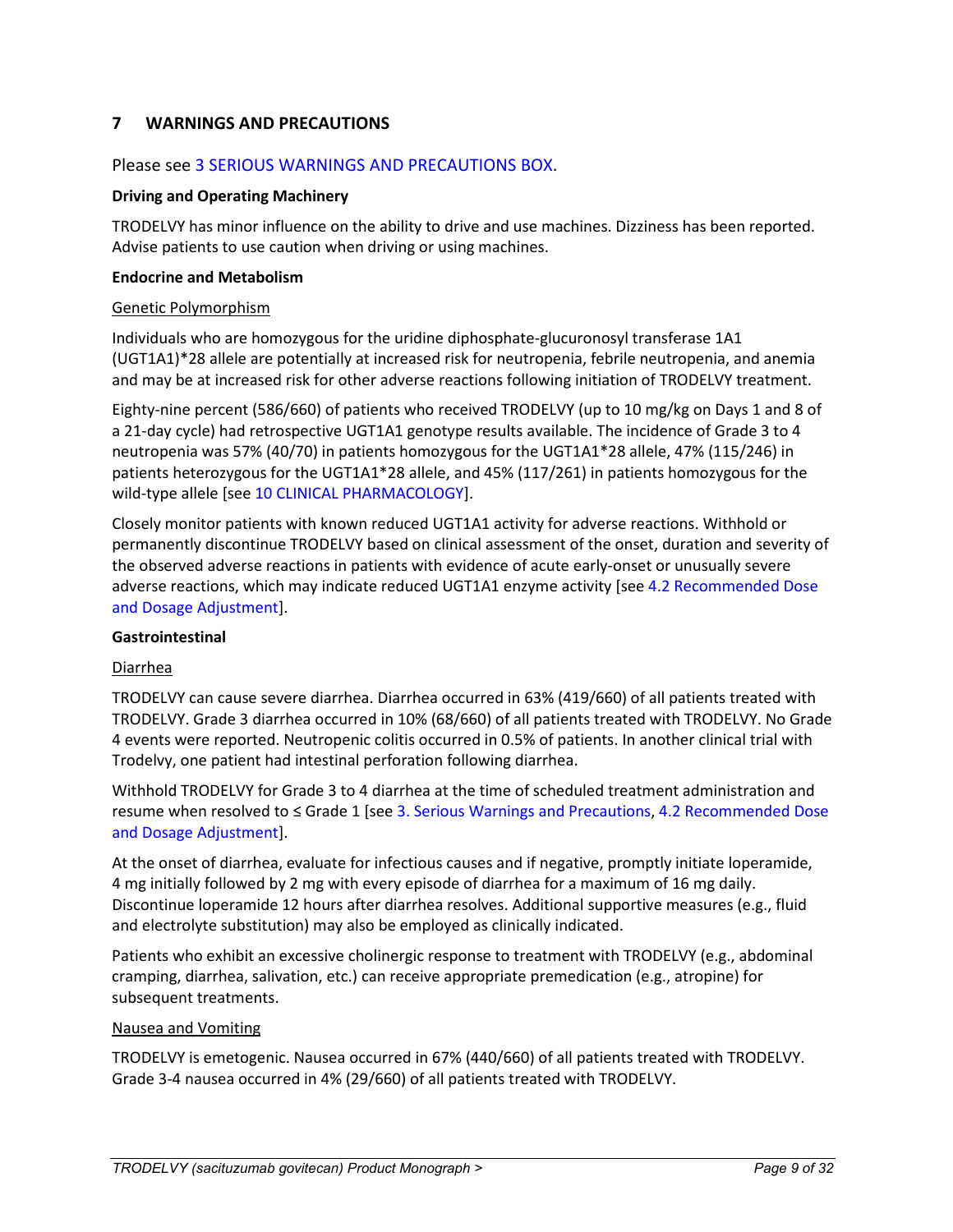Vomiting occurred in 40% (263/660) of all patients treated with TRODELVY. Grade 3 and 4 vomiting occurred in 3% (18/660) and 0.2% (1/660) of all patients treated with TRODELVY.

Premedicate with a two or three drug combination regimen (e.g., dexamethasone with either a 5-HT3 receptor antagonist or an NK-1 receptor antagonist as well as other drugs as indicated) for prevention of chemotherapy-induced nausea and vomiting (CINV).

Withhold TRODELVY doses for Grade 3 nausea or Grade 3 to 4 vomiting at the time of scheduled treatment administration and resume with additional supportive measures when resolved to ≤ Grade 1 [see 4.2 Recommended Dose and Dosage Adjustment].

Additional antiemetics and other supportive measures may also be employed as clinically indicated. All patients should be given take-home medications with clear instructions for prevention and treatment of nausea and vomiting.

#### **Hematologic**

### Neutropenia

TRODELVY can cause severe, life-threatening or fatal neutropenia. Neutropenia occurred in 62% (409/660) of patients treated with TRODELVY. Grade 3 to 4 neutropenia occurred in 47% (312/660) of patients. Febrile neutropenia occurred in 6% (38/660) of patients.

Withhold TRODELVY for absolute neutrophil count below  $1500/mm<sup>3</sup>$  on Day 1 of any cycle or neutrophil count below 1000/mm<sup>3</sup> on Day 8 of any cycle. Withhold TRODELVY for neutropenic fever. Dose modifications may be required due to neutropenia [see 4.2 Recommended Dose and Dosage Adjustment].

#### **Immune**

#### Hypersensitivity

Serious hypersensitivity reactions including life-threatening anaphylactic reactions have occurred with TRODELVY treatment. Severe signs and symptoms included cardiac arrest, hypotension, wheezing, angioedema, swelling, pneumonitis, and skin reactions [see 2 CONTRAINDICATIONS].

Hypersensitivity reactions within 24 hours of dosing occurred in 37% (243/660) of patients treated with TRODELVY. Grade 3 to 4 hypersensitivity occurred in 2% (10/660) of patients treated with TRODELVY. The incidence of hypersensitivity reactions leading to permanent discontinuation of TRODELVY was 0.3% (2/660).

Premedication for patients receiving TRODELVY is recommended*.* Observe patients closely for infusionrelated reactions during each TRODELVY infusion and for at least 30 minutes after completion of each infusion [see 4 DOSAGE AND ADMINISTRATION]. Have medications and emergency equipment to treat infusion-related reactions, including anaphylaxis, available for immediate use when administering TRODELVY.

#### **Reproductive Health: Female and Male Potential**

• **Fertility**

Based on findings in animals, TRODELVY may impair fertility in females of reproductive potential [see 16 NON-CLINICAL TOXICOLOGY].

### • **Teratogenic Risk**

Based on its mechanism of action, TRODELVY can cause teratogenicity and/or embryo-fetal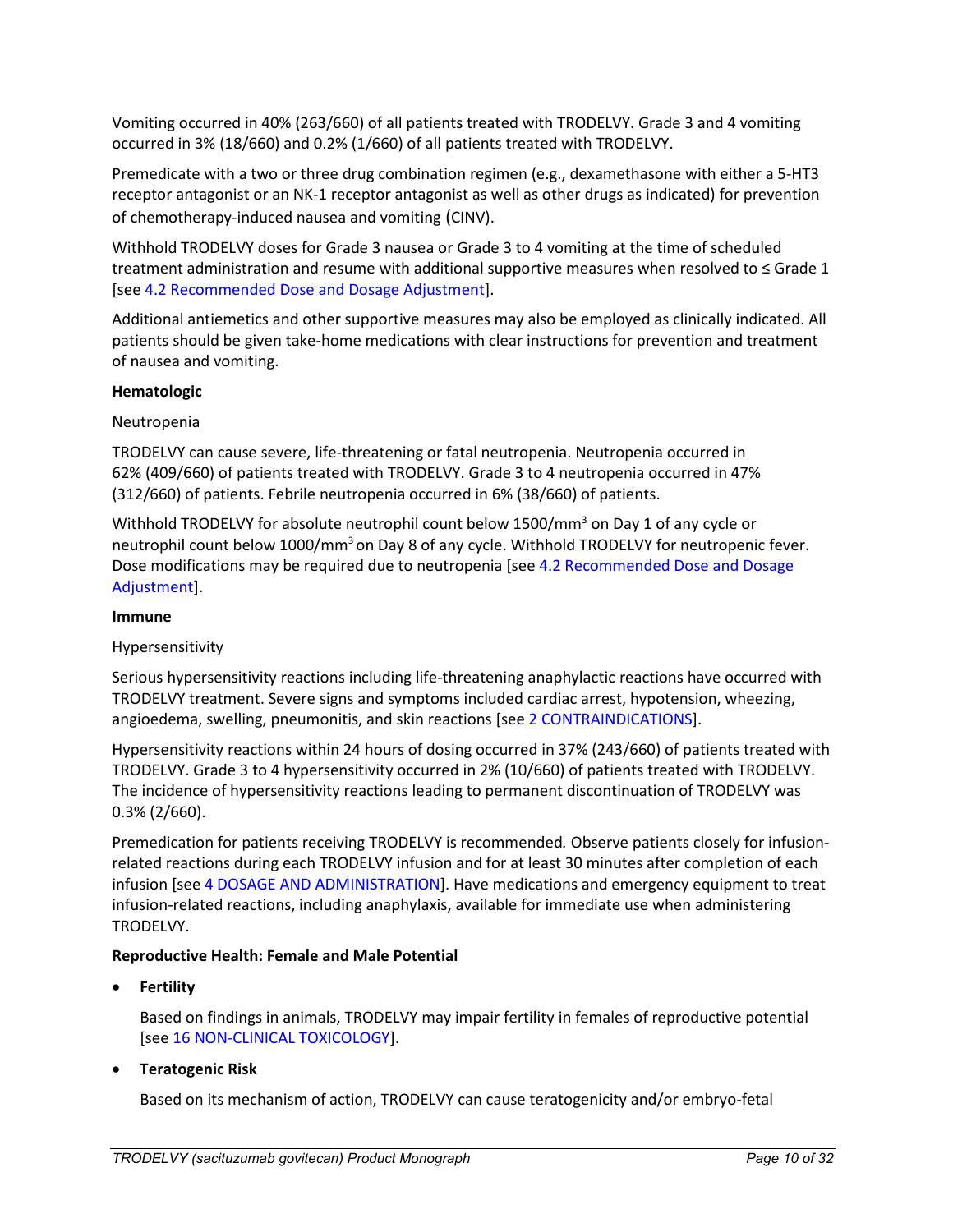lethality when administered to a pregnant woman. TRODELVY contains a genotoxic component, SN-38, and targets rapidly dividing cells [see 10 CLINICAL PHARMACOLOGY and 16 NON-CLINICAL TOXICOLOGY]. Advise pregnant women and females of reproductive potential of the potential risk to a fetus. Advise females of reproductive potential to use effective contraception during treatment with TRODELVY and for 6 months after the last dose. Advise male patients with female partners of reproductive potential to use effective contraception during treatment with TRODELVY and for 3 months after the last dose [see 7.1 Special Populations].

## <span id="page-10-0"></span>**7.1 Special Populations**

### <span id="page-10-1"></span>**7.1.1 Pregnant Women**

Based on its mechanism of action, TRODELVY can cause teratogenicity and/or embryo-fetal lethality when administered to a pregnant woman. TRODELVY contains a genotoxic component, SN-38, and is toxic to rapidly dividing cells [see 10 CLINICAL PHARMACOLOGY and 16 NON-CLINICAL TOXICOLOGY]. Advise pregnant women and females of reproductive potential of the potential risk to a fetus.

Verify the pregnancy status of females of reproductive potential prior to the initiation of TRODELVY.

Advise females of reproductive potential to use effective contraception during treatment with TRODELVY and for 6 months after the last dose.

Because of the potential for genotoxicity, advise male patients with female partners of reproductive potential to use effective contraception during treatment with TRODELVY and for 3 months after the last dose.

### <span id="page-10-2"></span>**7.1.2 Breast-feeding**

It is unknown if TRODELVY is excreted in human milk.

Because of the potential for serious adverse reactions in a breastfed child, advise women not to breastfeed during treatment and for 1 month after the last dose of TRODELVY.

### <span id="page-10-3"></span>**7.1.3 Pediatrics**

**Pediatrics (<18 years of age):** No data are available to Health Canada; therefore, Health Canada has not authorized an indication for pediatric use.

### <span id="page-10-4"></span>**7.1.4 Geriatrics**

**Geriatrics (≥65 years):** Of the patients who received TRODELVY, 68/366 (18.6%) of patients with mTNBC and 185/660 (28%) of all patients were ≥65 years old. Safety and efficacy were similar between these patients and younger patients.

### <span id="page-10-5"></span>**8 ADVERSE REACTIONS**

### <span id="page-10-6"></span>**8.1 Adverse Reaction Overview**

The data described in the WARNINGS AND PRECAUTIONS section reflect exposure to TRODELVY as a single agent in 660 patients from two studies, IMMU-132-01 (single-arm trial) and IMMU-132-05 (randomized, active-controlled trial) which included 366 patients with mTNBC who had received prior systemic chemotherapy for advanced disease. TRODELVY was administered as an intravenous infusion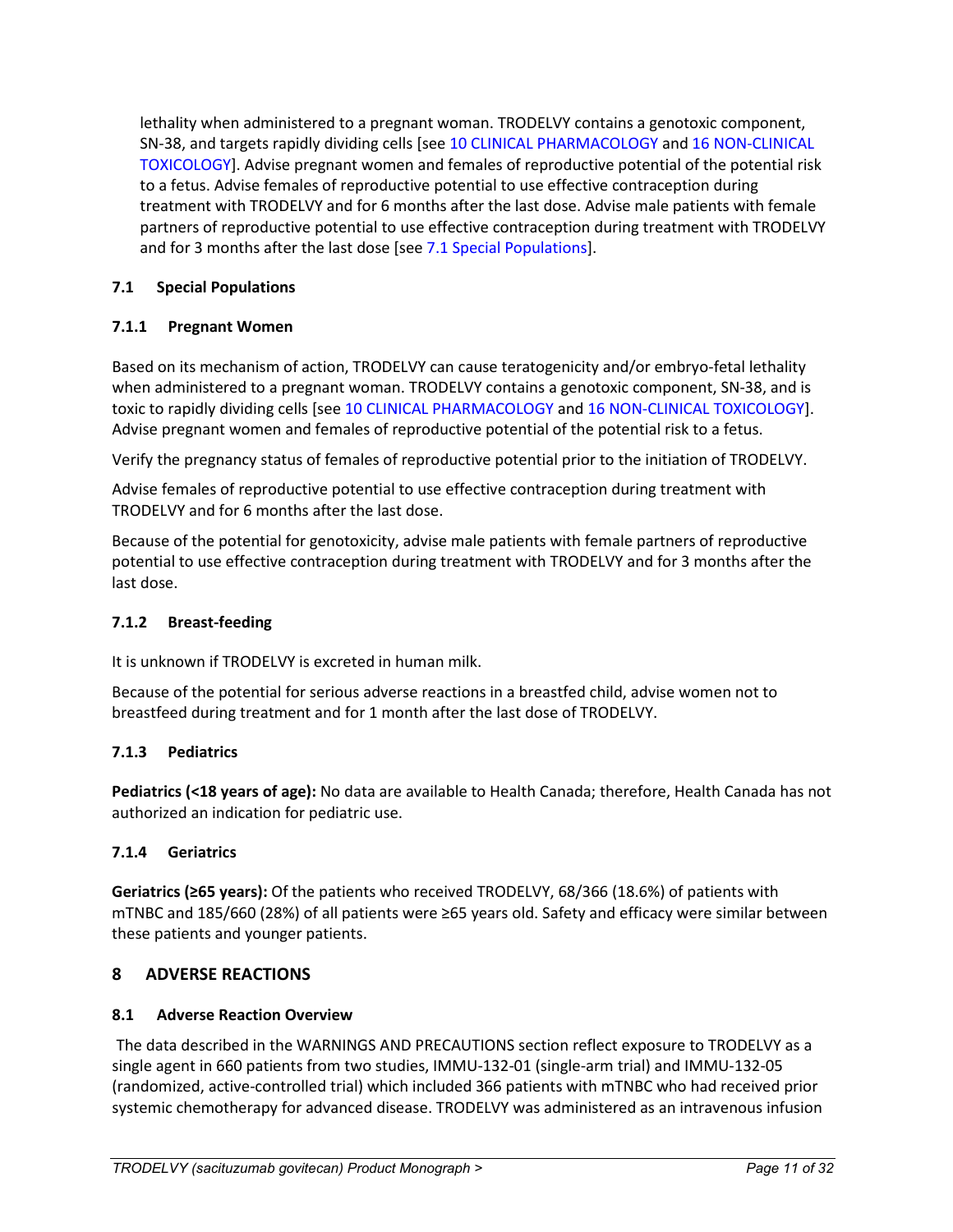once weekly on Days 1 and 8 of 21-day treatment cycles at doses of 10 mg/kg until disease progression or unacceptable toxicity.

The data described below reflect exposure to TRODELVY as a single agent in 258 patients with mTNBC who had received prior systemic chemotherapy for advanced disease from pivotal Study IMMU-132-05 (ASCENT) [see 14 CLINICAL TRIALS]. The median duration of treatment was 4.4 months (range: 0 to 23 months).

Serious adverse reactions occurred in 26.9% of patients receiving TRODELVY. Serious adverse reactions in >1% of patients receiving TRODELVY were febrile neutropenia (5.0%), diarrhea (3.5%), neutropenia (2.7%), pneumonia (2.7%), anemia (1.2%), and abdominal pain (1.2%). Fatal adverse reactions occurred in 0.8% of patients who received TRODELVY, including respiratory failure (0.4%).

Adverse reactions leading to permanent discontinuation of TRODELVY occurred in 4.7% of patients. The most frequent adverse reactions leading to permanent discontinuation in patients who received TRODELVY were pneumonia (0.8%) and fatigue (0.8%).

Adverse reactions leading to a dose reduction of TRODELVY occurred in 21.7% of patients. The most frequent (≥1%) adverse reaction leading to a dose reduction was neutropenia (8.9%), diarrhea (4.7%), febrile neutropenia (2.7%), nausea (1.9%), fatigue (1.9%), anemia (1.2%). Adverse reactions leading to a treatment interruption of TRODELVY occurred in 63% of patients. The most frequent (≥4%) adverse reactions leading to a treatment interruption were neutropenia (46.1%), leukopenia (5.0%), and diarrhea (5.4%). Granulocyte-colony stimulating factor (G-CSF) was used in 47% (122/258) of patients who received TRODELVY.

The most common adverse reactions (incidence >25%) reported in patients receiving TRODELVY were: neutropenia (64.0%), diarrhea (65.1%), nausea (62.4%), fatigue (51.6%), alopecia (46.9%), anemia (39.5%), constipation (37.2%), vomiting (33.3%), and decreased appetite (27.5%).

# <span id="page-11-0"></span>**8.2 Clinical Trial Adverse Reactions**

Clinical trials are conducted under very specific conditions. The adverse reaction rates observed in the clinical trials; therefore, may not reflect the rates observed in practice and should not be compared to the rates in the clinical trials of another drug. Adverse reaction information from clinical trials may be useful in identifying and approximating rates of adverse drug reactions in real-world use.

# **Unresectable locally advanced or metastatic triple-negative breast cancer (mTNBC)**

The following group of patients were excluded from both clinical studies: known history of Gilbert's disease or bone-only disease, unstable angina, myocardial infarction, or congestive heart failure present within 6 months of randomization or a clinically significant cardiac arrhythmia (other than stable atrial fibrillation) requiring anti-arrhythmia therapy, active infection requiring IV antibiotic use within 1 week of treatment initiation, Human immunodeficiency virus (HIV), hepatitis B, or hepatitis C positive, active chronic inflammatory bowel disease (ulcerative colitis, Crohn's disease), clinically significant bleeding, intestinal obstruction, or gastrointestinal perforation within 6 months of randomization, and clinically significant active chronic obstructive pulmonary disease or other moderate-to-severe chronic respiratory illness present within 6 months of randomization.

Table 4 lists Treatment Emergent Adverse Reactions (TEAR) from the pivotal ASCENT (IMMU-132-05) study, with incidences regardless of investigator assessment of causality, reported in this patient population.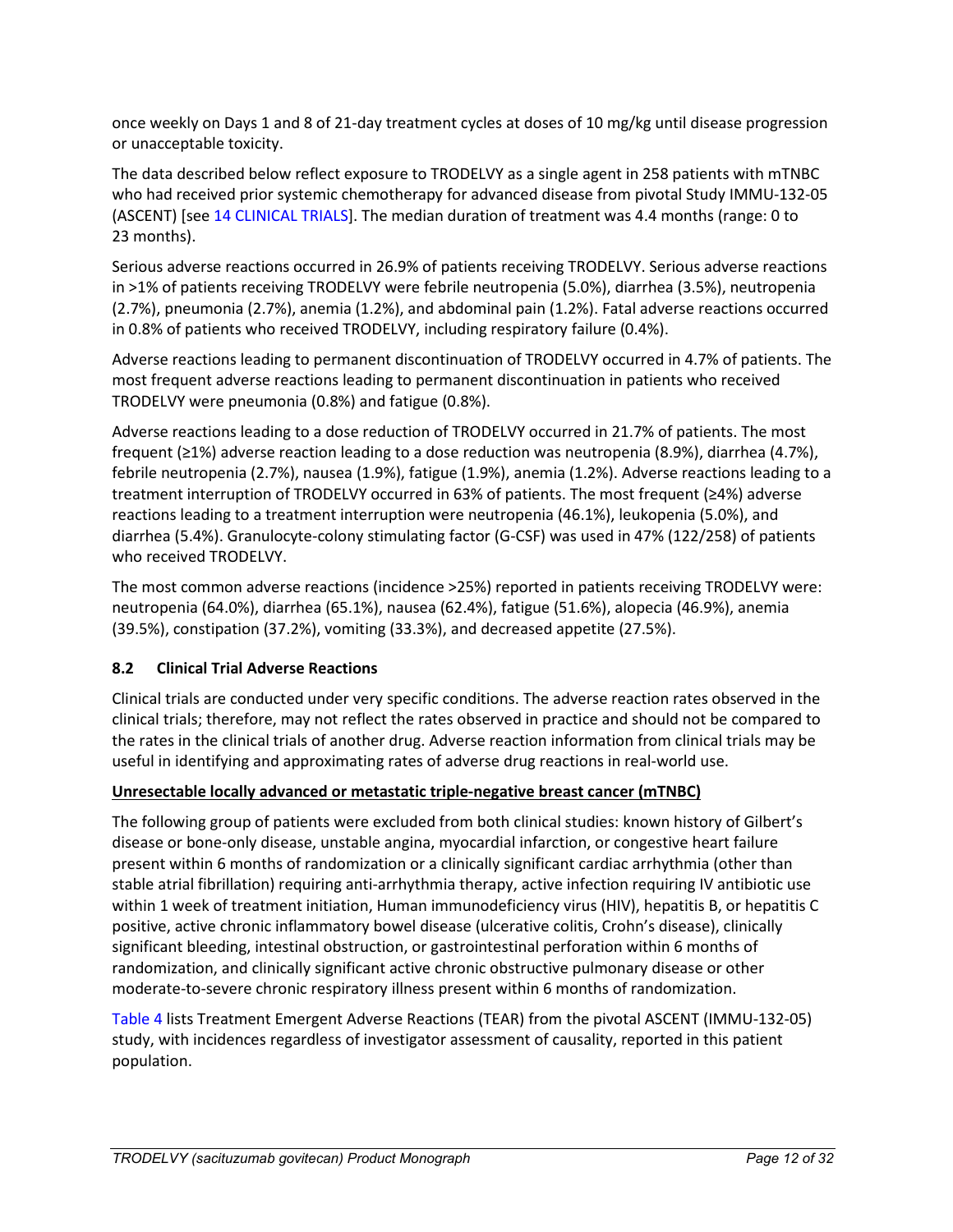| <b>Adverse Reaction</b>                              | <b>TRODELVY</b>                             |           |              | <b>Treatment of Physician's Choice</b> |                  |             |  |
|------------------------------------------------------|---------------------------------------------|-----------|--------------|----------------------------------------|------------------|-------------|--|
|                                                      |                                             | $(n=258)$ |              | $(n=224)$                              |                  |             |  |
|                                                      | <b>All Grades</b>                           | Grade 3   | Grade 4      | <b>All Grades</b>                      | Grade 3          | Grade 4     |  |
|                                                      | n (%)                                       | n (%)     | n (%)        | n (%)                                  | n (%)            | n (%)       |  |
|                                                      | <b>Blood and lymphatic system disorders</b> |           |              |                                        |                  |             |  |
| Neutropenia                                          | 165 (64)                                    | 90 (35)   | 44 (17)      | 98 (44)                                | 46 (21)          | 30(13)      |  |
| Anemia                                               | 102 (40)                                    | 24(9)     | 0            | 62 (28)                                | 13(6)            | $\pmb{0}$   |  |
| Leukopenia                                           | 43 (17)                                     | 24(9)     | 3(1)         | 27(12)                                 | 11(5)            | 2(1)        |  |
| Lymphopenia                                          | 25(10)                                      | 4(2)      | 1(0.4)       | 13(6)                                  | 5(2)             | 0           |  |
| Thrombocytopenia                                     | 16(6)                                       | 2(1)      | 2(1)         | 28(13)                                 | 5(2)             | $\pmb{0}$   |  |
| Febrile neutropenia                                  | 15(6)                                       | 12(5)     | 3(1)         | 6(3)                                   | 5(2)             | 1(0.4)      |  |
| <b>Cardiac disorders</b>                             |                                             |           |              |                                        |                  |             |  |
| Palpitations                                         | 5(2)                                        | $\pmb{0}$ | 0            | 2(1)                                   | $\boldsymbol{0}$ | 0           |  |
| <b>Eye disorders</b>                                 |                                             |           |              |                                        |                  |             |  |
| Dry eye                                              | 10(4)                                       | 0         | 0            | 1(0.4)                                 | 0                | 0           |  |
| Vision blurred                                       | 8(3)                                        | 0         | 0            | 1(0.4)                                 | 0                | 0           |  |
| <b>Gastrointestinal disorders</b>                    |                                             |           |              |                                        |                  |             |  |
| Diarrhea                                             | 168 (65)                                    | 29(11)    | 0            | 38(17)                                 | 2(1)             | 0           |  |
| Nausea                                               | 161 (62)                                    | 7(3)      | 1(0.4)       | 68 (30)                                | 1(0.4)           | $\pmb{0}$   |  |
| Constipation                                         | 96 (37)                                     | 1(0.4)    | 0            | 52 (23)                                | $\mathbf 0$      | 0           |  |
| Vomiting                                             | 86 (33)                                     | 3(1)      | 1(0.4)       | 36(16)                                 | 3(1)             | 0           |  |
| Abdominal pain                                       | 55 (21)                                     | 7(3)      | 0            | 18(8)                                  | 3(1)             | 0           |  |
| Stomatitis                                           | 26(10)                                      | 2(1)      | $\mathsf{O}$ | 14(6)                                  | $\mathbf 0$      | 0           |  |
| Abdominal pain upper                                 | 24(9)                                       | 1(0.4)    | 0            | 8(4)                                   | 0                | 0           |  |
| Gastroesophageal reflux disease                      | 14(5)                                       | 0         | 0            | 7(3)                                   | 0                | $\mathbf 0$ |  |
| Abdominal distension                                 | 12(5)                                       | 0         | 0            | 7(3)                                   | 0                | 0           |  |
| Dyspepsia                                            | 11(4)                                       | 0         | 0            | 8(4)                                   | 1(0.4)           | 0           |  |
| Colitis                                              | 4(2)                                        | 1(0.4)    | 0            | $\pmb{0}$                              | 0                | 0           |  |
| Salivary hypersecretion                              | 4(2)                                        | 0         | 0            | 0                                      | 0                | 0           |  |
| General disorders and administration site conditions |                                             |           |              |                                        |                  |             |  |

# **Table 4: Adverse Reactions Reported in ≥1% of Patients with Metastatic Triple-negative Breast Cancer (mTNBC) in Study IMMU-132-05 (ASCENT)**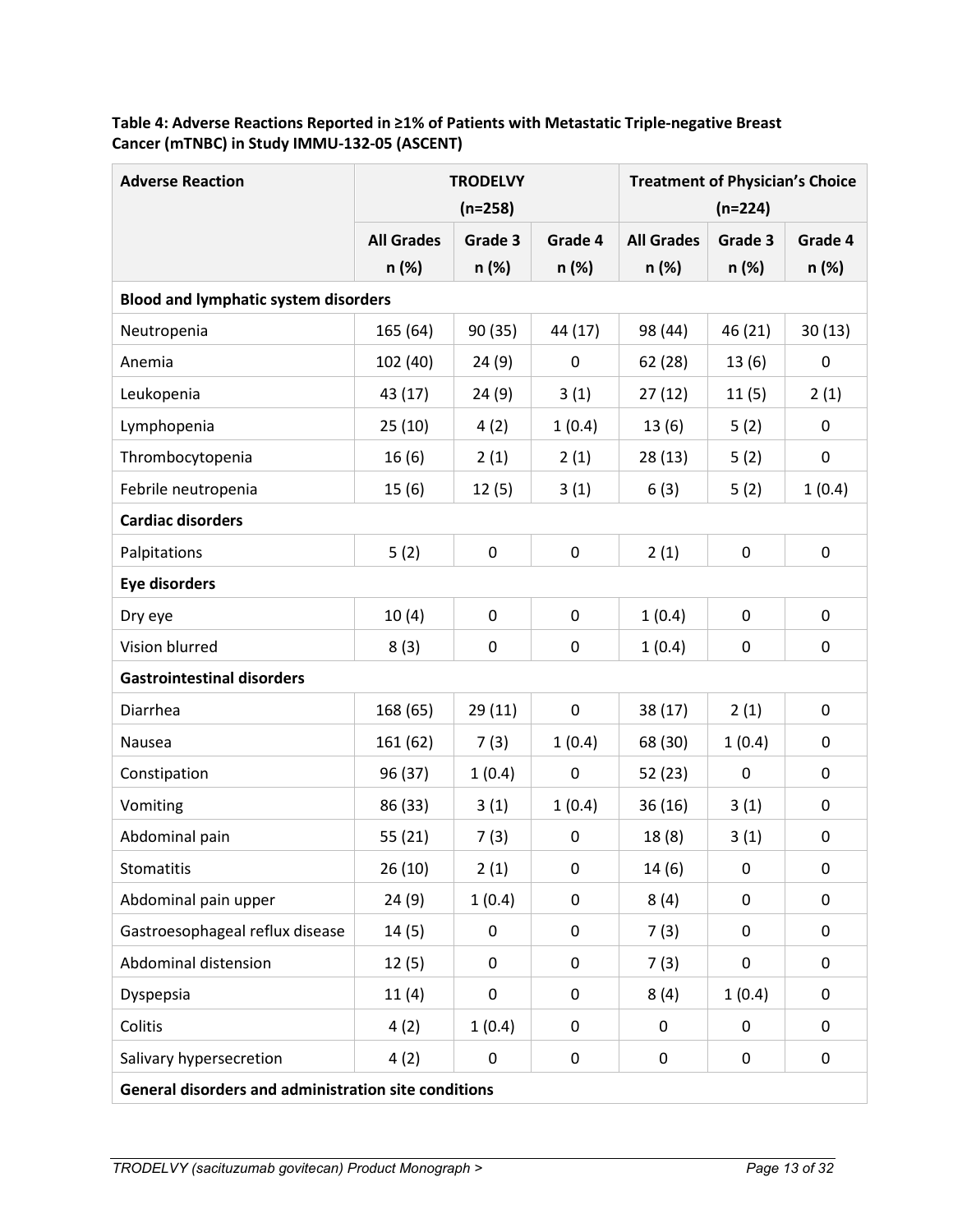| <b>Adverse Reaction</b>                   |                   | <b>TRODELVY</b> |             | <b>Treatment of Physician's Choice</b> |         |           |
|-------------------------------------------|-------------------|-----------------|-------------|----------------------------------------|---------|-----------|
|                                           |                   | $(n=258)$       |             | $(n=224)$                              |         |           |
|                                           | <b>All Grades</b> | Grade 3         | Grade 4     | <b>All Grades</b>                      | Grade 3 | Grade 4   |
|                                           | n (%)             | n (%)           | n (%)       | n (%)                                  | n(%)    | n (%)     |
| Fatigue                                   | 133 (52)          | 11(4)           | 0           | 89 (40)                                | 19(8)   | 0         |
| Asthenia                                  | 40 (16)           | 4(2)            | 0           | 29(13)                                 | 3(1)    | 0         |
| Pyrexia                                   | 38 (15)           | 1(0.4)          | 0           | 32(14)                                 | 5(2)    | 0         |
| Edema peripheral                          | 24(9)             | 0               | 0           | 24(11)                                 | 2(1)    | 0         |
| <b>Mucosal inflammation</b>               | 20(8)             | 2(1)            | 0           | 14(6)                                  | 3(1)    | 0         |
| Pain                                      | 19(7)             | 2(1)            | 0           | 11(5)                                  | 2(1)    | 0         |
| Chills                                    | 14(5)             | 0               | 0           | 6(3)                                   | 0       | 0         |
| <b>Immune System Disorders</b>            |                   |                 |             |                                        |         |           |
| Hypersensitivity <sup>1</sup>             | 88 (34)           | 3(1)            | 0           | 46 (21)                                | 3(1)    | 0         |
| <b>Infections and infestations</b>        |                   |                 |             |                                        |         |           |
| Urinary tract infection                   | 33(13)            | 1(0.4)          | $\mathbf 0$ | 18(8)                                  | 1(0.4)  | 0         |
| Upper respiratory tract infection         | 31(12)            | 0               | 0           | 7(3)                                   | 0       | 0         |
| Nasopharyngitis                           | 18(7)             | 0               | 0           | 5(2)                                   | 0       | 0         |
| Pneumonia                                 | 13(5)             | 9(3)            | 0           | 11(5)                                  | 4(2)    | 2(1)      |
| Rash pustular                             | 3(1)              | 0               | 0           | $\pmb{0}$                              | 0       | 0         |
| Investigations                            |                   |                 |             |                                        |         |           |
| Weight decreased                          | 22(9)             | 0               | 0           | 15(7)                                  | 0       | 0         |
| Aspartate aminotransferase<br>increased   | 29(11)            | 7(3)            | 0           | 27(12)                                 | 6(3)    | 0         |
| Alanine aminotransferase<br>increased     | 27(10)            | 3(1)            | 0           | 22(10)                                 | 2(1)    | 1(0.4)    |
| Blood alkaline phosphatase<br>increased   | 19(7)             | 3(1)            | 0           | 12(5)                                  | 2(1)    | $\pmb{0}$ |
| Electrocardiogram QT<br>prolonged         | 12(5)             | 1(0.4)          | 0           | 3(1)                                   | 0       | 1(0.4)    |
| <b>Blood creatinine increased</b>         | 7(3)              | 1(0.4)          | 0           | 0                                      | 0       | 0         |
| <b>Metabolism and nutrition disorders</b> |                   |                 |             |                                        |         |           |
| Decreased appetite                        | 71 (28)           | 4(2)            | 0           | 46 (21)                                | 2(1)    | 0         |
| Hypokalaemia                              | 41 (16)           | 7(3)            | 0           | 29(13)                                 | 1(0.4)  | 0         |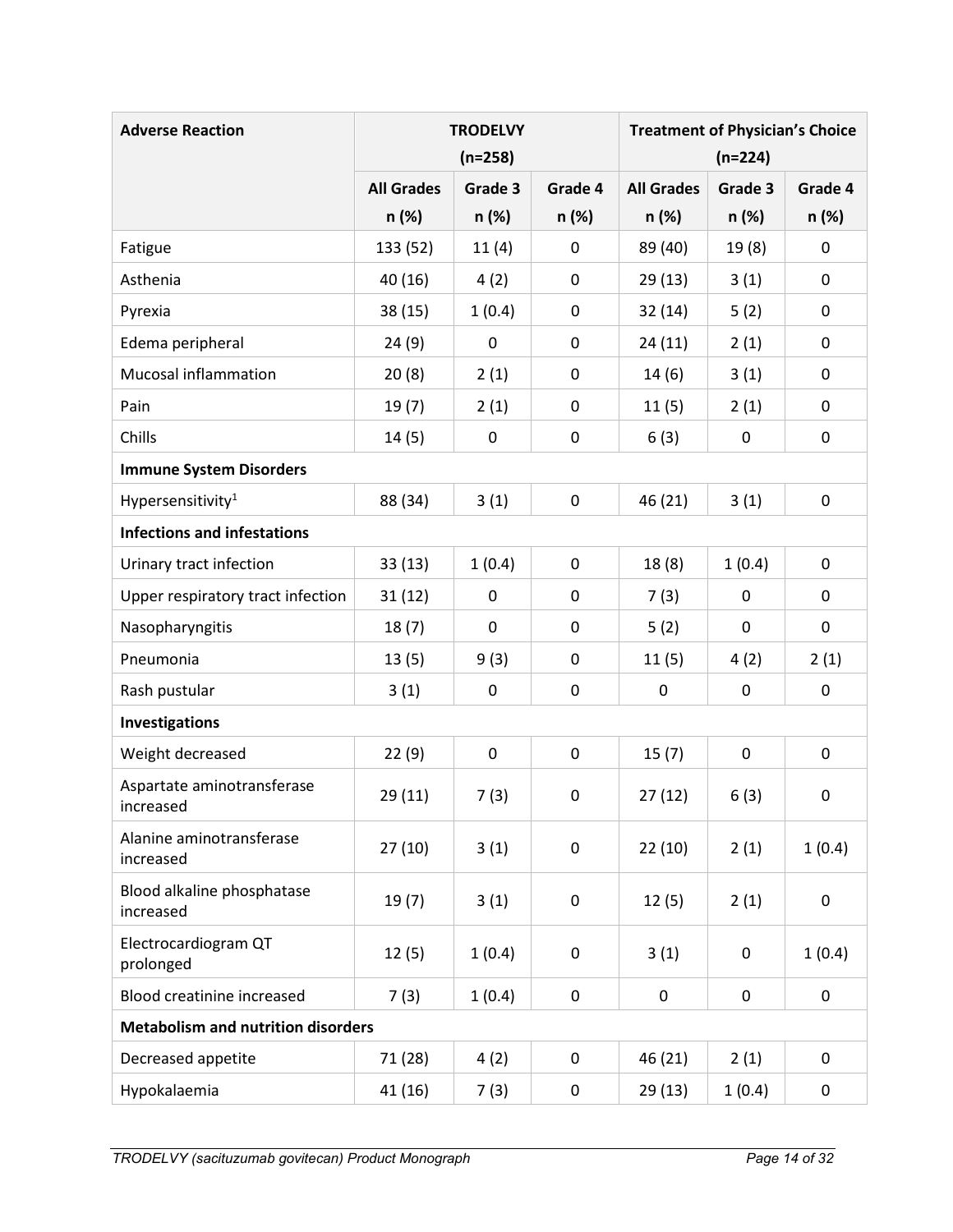| <b>Adverse Reaction</b>                         |                   | <b>TRODELVY</b> |             | <b>Treatment of Physician's Choice</b> |                  |           |
|-------------------------------------------------|-------------------|-----------------|-------------|----------------------------------------|------------------|-----------|
|                                                 |                   | $(n=258)$       |             | $(n=224)$                              |                  |           |
|                                                 | <b>All Grades</b> | Grade 3         | Grade 4     | <b>All Grades</b>                      | Grade 3          | Grade 4   |
|                                                 | n (%)             | n (%)           | n (%)       | n (%)                                  | n(%)             | n (%)     |
| Hypomagnesemia                                  | 32(12)            | 0               | $\mathbf 0$ | 13(6)                                  | 0                | 0         |
| Hypophosphatemia                                | 15(6)             | 7(3)            | 2(1)        | 9(4)                                   | 3(1)             | 0         |
| Hyperglycaemia                                  | 17(7)             | 2(1)            | 0           | 12(5)                                  | 3(1)             | 0         |
| Hypocalcaemia                                   | 17(7)             | 3(1)            | $\mathbf 0$ | 5(2)                                   | 1(0.4)           | 0         |
| Dehydration                                     | 11(4)             | 1(0.4)          | 0           | 11(5)                                  | 0                | 0         |
| Hyponatraemia                                   | 8(3)              | 2(1)            | 1(0.4)      | 6(3)                                   | 0                | 0         |
| Musculoskeletal and connective tissue disorders |                   |                 |             |                                        |                  |           |
| Back pain                                       | 42 (16)           | 3(1)            | $\mathbf 0$ | 31(14)                                 | 4(2)             | 0         |
| Arthralgia                                      | 32(12)            | 1(0.4)          | 0           | 16(7)                                  | 0                | 0         |
| Bone pain                                       | 21(8)             | 1(0.4)          | 0           | 15(7)                                  | 0                | 0         |
| Pain in the extremity                           | 20(8)             | 6(2)            | 0           | 17(8)                                  | 2(1)             | 0         |
| Muscle spasms                                   | 12(5)             | 0               | $\pmb{0}$   | 5(2)                                   | 0                | 0         |
| Nervous system disorders                        |                   |                 |             |                                        |                  |           |
| Headache                                        | 46 (18)           | 2(1)            | 0           | 28(13)                                 | 1(0.4)           | 0         |
| <b>Dizziness</b>                                | 26(10)            | 0               | 0           | 16(7)                                  | $\mathbf 0$      | 0         |
| Dysgeusia                                       | 22(9)             | 0               | 0           | 6(3)                                   | 0                | 0         |
| Paraesthesia                                    | 10(4)             | 0               | $\pmb{0}$   | 6(3)                                   | $\mathbf 0$      | 0         |
| Hypoaesthesia                                   | 8(3)              | 0               | 0           | 3(1)                                   | 0                | 0         |
| Taste disorder                                  | 4 (2)             | 0               | 0           | 2(1)                                   | 0                | 0         |
| Tremor                                          | 4(2)              | 0               | 0           | 1(0.4)                                 | $\pmb{0}$        | 0         |
| <b>Psychiatric disorders</b>                    |                   |                 |             |                                        |                  |           |
| Insomnia                                        | 29(11)            | 0               | $\mathbf 0$ | 11(5)                                  | $\pmb{0}$        | 0         |
| Respiratory, thoracic and mediastinal disorders |                   |                 |             |                                        |                  |           |
| Cough                                           | 61(24)            | 0               | 0           | 40 (18)                                | 1(0.4)           | $\pmb{0}$ |
| Dyspnea <sup>2</sup>                            | 54 (21)           | 9(3)            | 1(0.4)      | 50(22)                                 | 11(5)            | 1(0.4)    |
| Epistaxis                                       | 13(5)             | 0               | 0           | 1(0.4)                                 | $\boldsymbol{0}$ | 0         |
| Nasal dryness                                   | 3(1)              | 0               | 0           | 0                                      | $\pmb{0}$        | 0         |
| Skin and subcutaneous tissue disorders          |                   |                 |             |                                        |                  |           |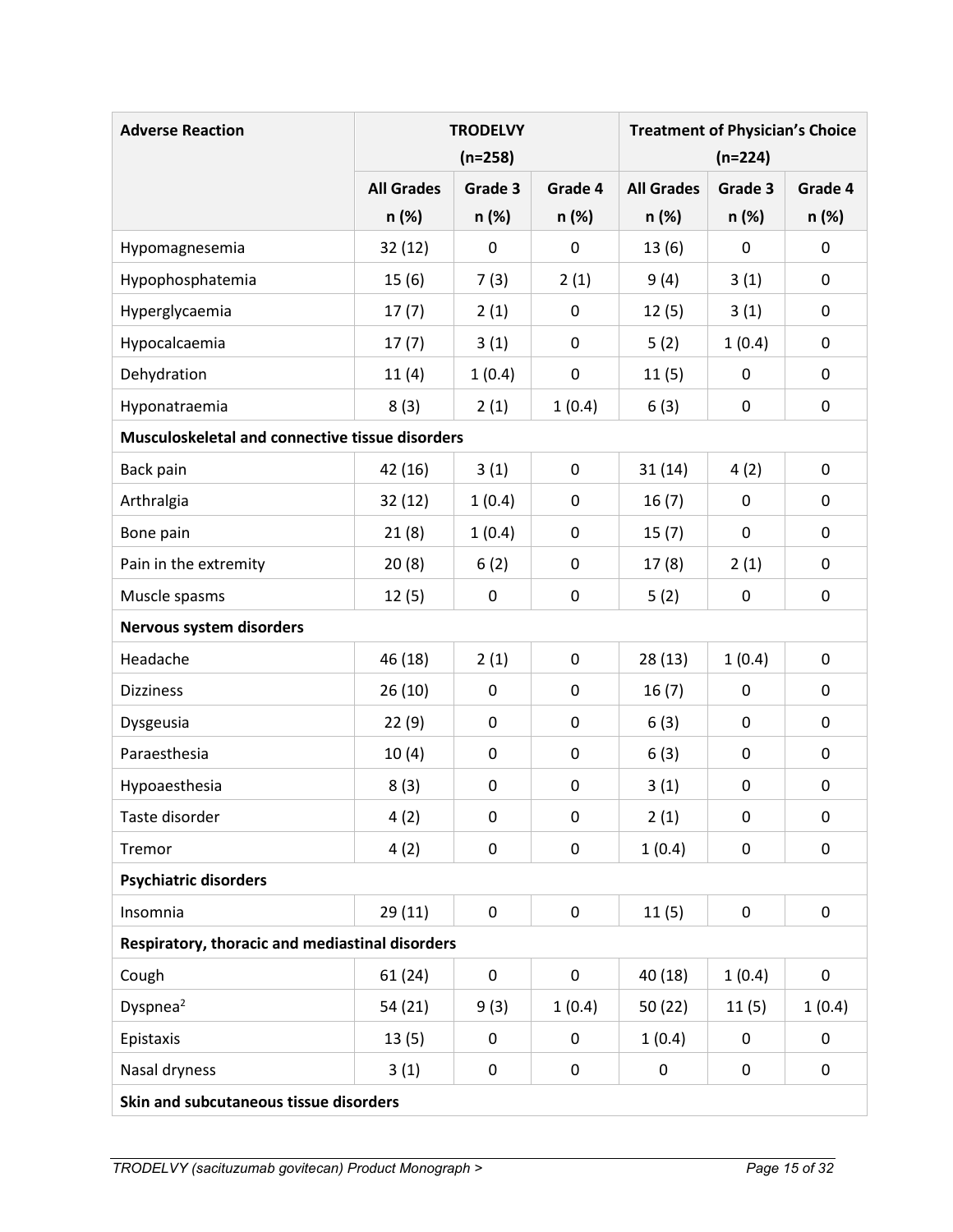| <b>Adverse Reaction</b> | <b>TRODELVY</b><br>$(n=258)$ |             |              | <b>Treatment of Physician's Choice</b><br>$(n=224)$ |             |             |
|-------------------------|------------------------------|-------------|--------------|-----------------------------------------------------|-------------|-------------|
|                         | <b>All Grades</b>            | Grade 3     | Grade 4      | <b>All Grades</b>                                   | Grade 3     | Grade 4     |
|                         | n (%)                        | n (%)       | n (%)        | n (%)                                               | n (%)       | n (%)       |
| Alopecia                | 121(47)                      | 0           | 0            | 36(16)                                              | 0           | 0           |
| Rash                    | 32(12)                       | 1(0.4)      | 0            | 12(5)                                               | 1(0.4)      | $\mathbf 0$ |
| Pruritus                | 26(10)                       | 0           | 0            | 7(3)                                                | 0           | $\mathbf 0$ |
| Rash maculo-papular     | 18(7)                        | $\mathbf 0$ | 0            | 3(1)                                                | 0           | 0           |
| Dry skin                | 17(7)                        | 0           | 0            | 3(1)                                                | 0           | 0           |
| Nail discolouration     | 4(2)                         | 0           | 0            | $\mathbf 0$                                         | 0           | 0           |
| Dermatitis acneiform    | 3(1)                         | 0           | 0            | 0                                                   | 0           | $\mathbf 0$ |
| Vascular disorder       |                              |             |              |                                                     |             |             |
| Hypotension             | 11(4)                        | 0           | $\mathbf{0}$ | 9(4)                                                | 2(1)        | 0           |
| Hot flush               | 6(2)                         | 0           | 0            | 6(3)                                                | $\mathbf 0$ | $\mathbf 0$ |

Treatment of physician's choice included one of the following single agents: eribulin (n=139), capecitabine (n=33), gemcitabine (n=38), or vinorelbine (except if patient had  $\geq$  Grade 2 neuropathy, n=52).

Adverse events terms were coded using Medical Dictionary for Regulatory Activities (MedDRA) version 23.0.

'Neutrophil count decreased', 'Lymphocyte count decreased', 'Platelet count decreased', 'White blood cell count decreased', 'Hemoglobin decreased', and 'Red blood cell count decreased' have been recoded to Neutropenia, Lymphopenia, Thrombocytopenia, Leukopenia, and Anemia, correspondingly, for summary purposes.

1: Hypersensitivity events reported up to the end of the day after treatment was administered. Includes events coded to the following preferred terms: Cough; dyspnea; rash; pruritus; stomatitis; hypotension; rash maculopapular; flushing; erythema; chest discomfort; hypersensitivity; rhinitis allergic; wheezing; localized edema; dermatitis acneiform; conjunctivitis; rash pruritic; edema; rash macular; rash pustular; swelling; swelling face; urticaria; anaphylactic reaction; asthma; bronchospasm; conjunctivitis allergic; dermatitis; dermatitis contact; eye pruritus; mouth ulceration; periorbital edema; rash erythematous; scrotal edema; seasonal allergy; skin exfoliation; swollen tongue; tachypnoea; throat tightness; Type IV hypersensitivity reaction; choking.

<span id="page-15-0"></span>2: Includes dyspnea exertional

### **8.3 Less Common Clinical Trial Adverse Reactions**

Less common clinical trial adverse reactions (<1%) in metastatic triple-negative breast cancer patients treated with TRODELVY included:

**Ear and labyrinth disorders:** ear pain, vertigo

**Gastrointestinal disorders:** neutropenic colitis, retching, glossodynia

**General disorders and administration site conditions:** chest pain, non-cardiac chest pain, xerosis **Immune system disorders:** anaphylactic reaction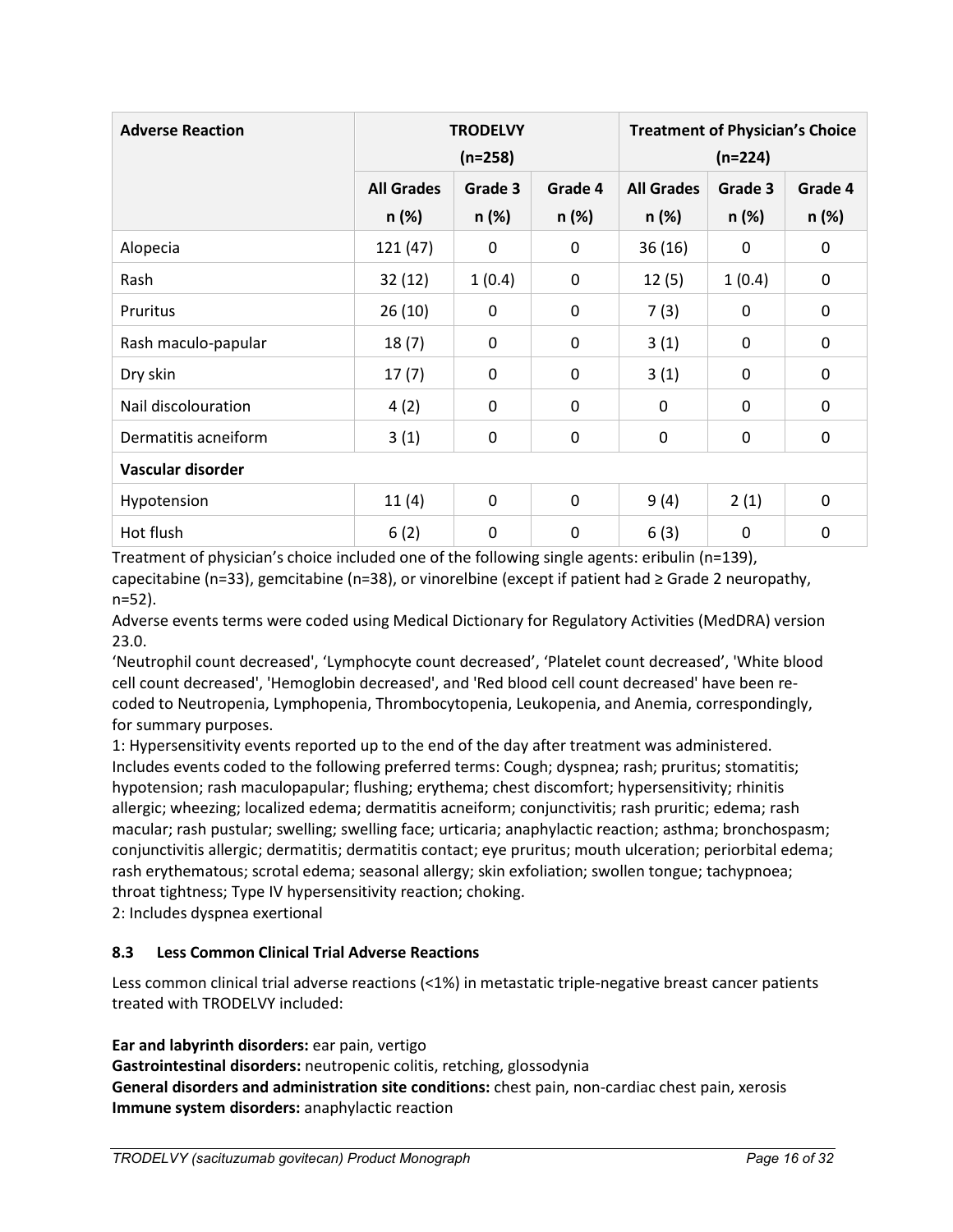**Infections and infestations:** bronchitis, oral herpes, sepsis, diverticulitis, genital herpes **Injury, poisoning and procedural complications:** infusion related reaction **Investigations:** activated partial thromboplastin time prolonged, blood lactate dehydrogenase increased, weight increased **Metabolism and nutrition disorders:** appetite disorder **Musculoskeletal and connective tissue disorders:** musculoskeletal pain, neck pain, muscle fatigue **Psychiatric disorders:** anxiety **Renal and urinary disorders:** proteinuria **Reproductive system and breast disorders:** vulvovaginal dryness **Respiratory, thoracic and mediastinal disorders:** hypoxia, nasal congestion, rhinorrhea **Skin and subcutaneous tissue disorders:** dermatitis, night sweats, skin discolouration, urticaria, eczema, macule, onychoclasis, skin hyperpigmentation **Vascular disorders:** flushing, hypertension

# <span id="page-16-0"></span>**8.4 Abnormal Laboratory Findings: Hematologic, Clinical Chemistry and Other Quantitative Data**

**Clinical Trial Findings**

| Table 5: Most Common Hematologic Laboratory Abnormalities in ASCENT Study (≥10% in Either |
|-------------------------------------------------------------------------------------------|
| Group) in Patients with Metastatic Triple-negative Breast Cancer                          |

| Hematologic<br><b>Laboratory Abnormality</b> |                          | <b>TRODELVY</b><br>$(n=258)$ |                |                          | <b>Treatment of Physician's Choice</b><br>$(n=224)$ |                |
|----------------------------------------------|--------------------------|------------------------------|----------------|--------------------------|-----------------------------------------------------|----------------|
|                                              | <b>All Grades</b><br>(%) | Grade 3<br>$(\%)$            | Grade 4<br>(%) | <b>All Grades</b><br>(%) | Grade 3<br>(%)                                      | Grade 4<br>(%) |
| Decreased hemoglobin                         | 93.8                     | 8.9                          | 0              | 84.3                     | 5.8                                                 | 0              |
| Decreased leukocytes                         | 87.6                     | 35.3                         | 5.8            | 70.1                     | 20.1                                                | 5.4            |
| Decreased lymphocytes                        | 78.3                     | 27.5                         | 3.9            | 67.9                     | 22.3                                                | 1.8            |
| Decreased neutrophils                        | 77.9                     | 31.8                         | 17.1           | 59.8                     | 21.0                                                | 14.7           |
| Decreased platelets                          | 22.5                     | 0.8                          | 0.4            | 32.1                     | 2.2                                                 | 0.4            |

### <span id="page-16-1"></span>**9 DRUG INTERACTIONS**

### <span id="page-16-2"></span>**9.2 Drug Interactions Overview**

No drug-drug interaction studies were conducted with sacituzumab govitecan or its components. Inhibitors or inducers of UGT1A1 are expected to increase or decrease SN-38 exposure, respectively.

Concomitant administration of TRODELVY with inhibitors of UGT1A1 may increase the incidence of adverse reactions due to potential increase in systemic exposure to SN-38 [see 7 WARNINGS AND PRECAUTIONS and 10 CLINICAL PHARMACOLOGY]. Exercise caution when administering UGT1A1 inhibitors with TRODELVY.

Exposure to SN-38 may be substantially reduced in patients concomitantly receiving UGT1A1 enzyme inducers [see 7 WARNINGS AND PRECAUTIONS and 10 CLINICAL PHARMACOLOGY]. Exercise caution when administering UGT1A1 inducers with TRODELVY.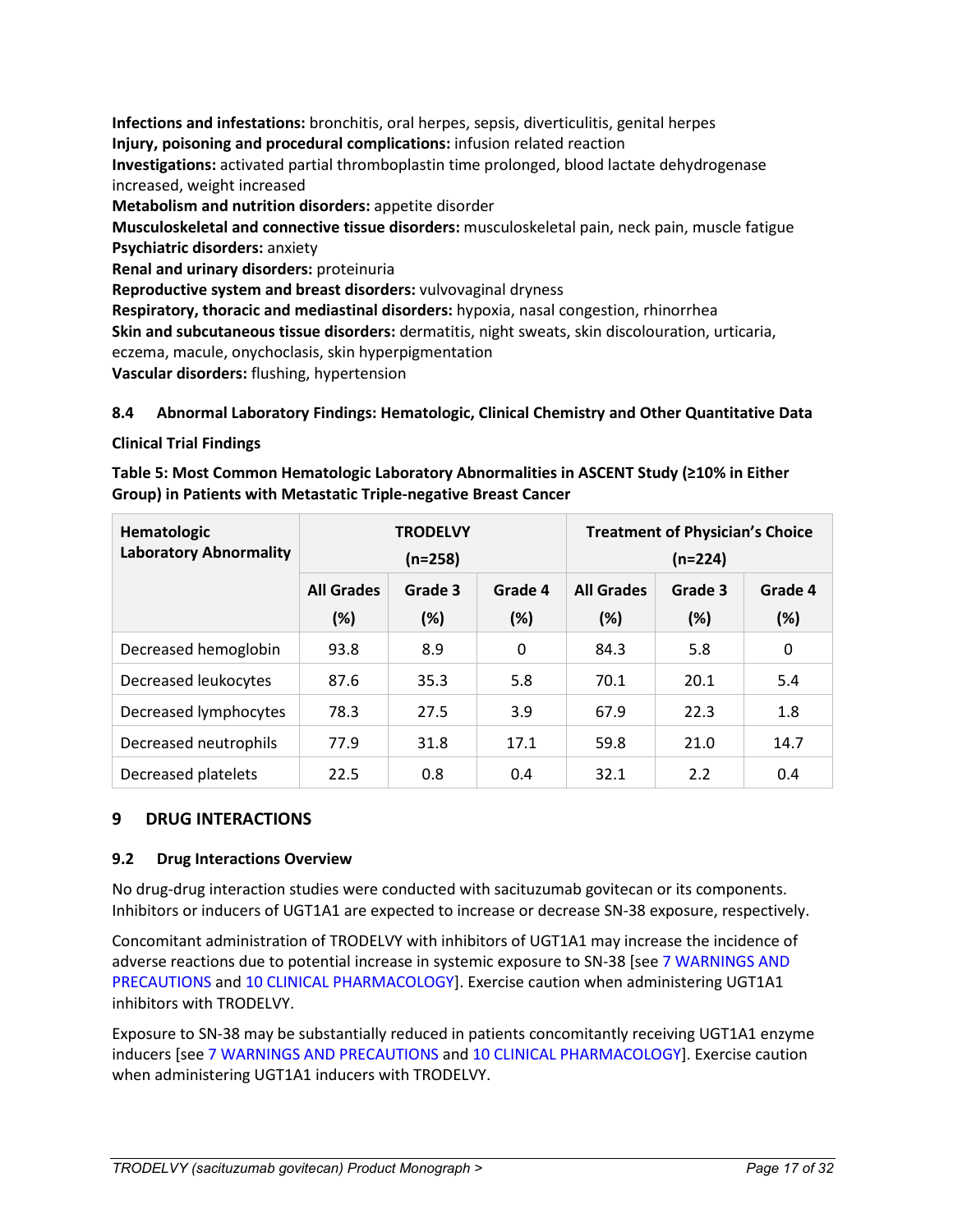### <span id="page-17-0"></span>**9.3 Drug-Behavioural Interactions**

Interactions with behavioural factors have not been established.

### <span id="page-17-1"></span>**9.4 Drug-Drug Interactions**

The drugs listed in [Table 6](#page-17-7) are based on either drug interaction case reports or studies, or potential interactions due to the expected magnitude and seriousness of the interaction (i.e., those identified as contraindicated).

| Proper/Common<br>name | Source of<br>Evidence | <b>Effect</b>                    | <b>Clinical comment</b>                                                                                                                               |
|-----------------------|-----------------------|----------------------------------|-------------------------------------------------------------------------------------------------------------------------------------------------------|
| UGT1A1 inhibitors     | Theoretical           | Increased<br>SN-38<br>exposure   | Exercise caution when administering<br>UGT1A1 inhibitors (e.g. propofol,<br>ketoconazole, EGFR tyrosine kinase<br>inhibitors) with TRODELVY           |
| UGT1A1 inducers       | Theoretical           | Decreased<br>$SN-38$<br>exposure | Exercise caution when administering<br>UGT1A1 inducers (e.g.<br>carbamazepine, phenytoin,<br>rifampicin, protease inhibitors) with<br><b>TRODELVY</b> |

#### <span id="page-17-7"></span>**Table 6: Potential Drug-Drug Interactions**

SN-38 = the small molecule moiety of sacituzumab govitecan; UGT1A1 = uridine diphosphateglucuronosyl transferase 1A1

#### <span id="page-17-2"></span>**9.5 Drug-Food Interactions**

Interactions with food have not been established.

### <span id="page-17-3"></span>**9.6 Drug-Herb Interactions**

Interactions with herbal products have not been established.

### <span id="page-17-4"></span>**9.7 Drug-Laboratory Test Interactions**

Interactions with laboratory tests have not been established.

### <span id="page-17-5"></span>**10 CLINICAL PHARMACOLOGY**

#### <span id="page-17-6"></span>**10.1 Mechanism of Action**

TRODELVY (sacituzumab govitecan) is a Trop-2-directed antibody-drug conjugate (ADC) composed of three components: 1) sacituzumab is a humanized antibody that recognizes Trop-2, covalently linked to 2) a topoisomerase I inhibitor, SN-38, via 3) a hydrolysable linker (CL2A).

Pharmacology data suggest that sacituzumab govitecan binds to Trop-2-expressing cancer cells and is internalized with the subsequent release of SN-38 via hydrolysis of the linker. SN-38 interacts with topoisomerase I and prevents re-ligation of topoisomerase I-induced single strand breaks. The resulting DNA damage leads to apoptosis and cell death. Sacituzumab govitecan decreased tumor growth in mouse xenograft models of triple-negative breast cancer.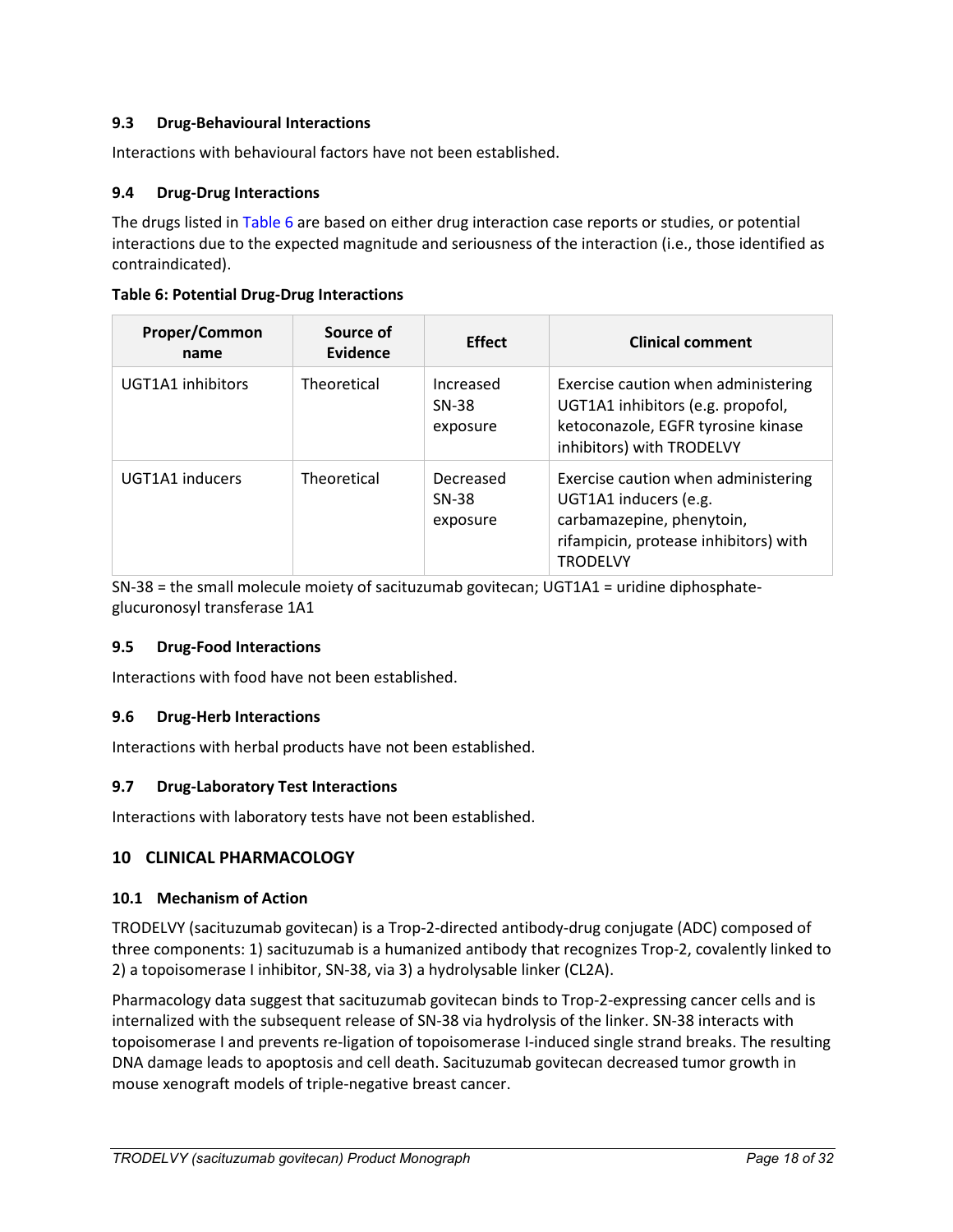### <span id="page-18-0"></span>**10.2 Pharmacodynamics**

### Cardiac electrophysiology

The effect of TRODELVY on QTc interval prolongation was studied in Phase 3 ASCENT substudy (Study IMMU-132-05, n=29). Study participants were administered IV infusion of 10 mg/kg on Days 1 and 8 of a 21-day cycle. TRODELVY was associated with QTcF prolongation at 1 day post-dosing, with a maximum mean change of 9.7 ms (90% CI 2.7, 16.8 ms). A positive exposure-response relationship between change from baseline QTcF and exposure of SN-38 was observed.

### <span id="page-18-1"></span>**10.3 Pharmacokinetics**

The serum pharmacokinetics of sacituzumab govitecan and SN-38 were evaluated in study IMMU-132-05 in a population of mTNBC patients who received sacituzumab govitecan as a single agent at a dose of 10 mg/kg. The pharmacokinetic parameters of sacituzumab govitecan and free SN-38 are presented in [Table 7.](#page-18-2)

### <span id="page-18-2"></span>**Table 7: Summary of Mean PK Parameters (CV%) of Sacituzumab Govitecan and Free SN-38 in mTNBC patients**

|                         | Sacituzumab govitecan | <b>Free SN-38</b> |
|-------------------------|-----------------------|-------------------|
| $C_{\text{max}}[ng/mL]$ | 240000 (22.2%)        | 90.6 (65.0%)      |
| $AUC_{0-168}[ng*h/mL]$  | 5340000 (23.7%)       | 2730 (41.1%)      |

Cmax: maximum plasma concentration

AUC<sub>0-168</sub>: area under plasma concentration curve through 168 hours

#### **Distribution:**

The apparent mean volume of distribution at steady state for sacituzumab govitecan was 2.45 L.

#### **Metabolism:**

No metabolism studies with sacituzumab govitecan have been conducted. SN-38 (the small molecule moiety of sacituzumab govitecan) is metabolized via UGT1A1. The glucuronide metabolite of SN-38 (SN-38G) was detectable in the serum of patients.

#### **Elimination**

The mean half-life of sacituzumab govitecan and free SN-38 was 15.3 and 19.7 hours, respectively. The clearance of the sacituzumab govitecan was 0.14L/h.

#### **Special Populations and Conditions**

- **Pediatrics:** Sacituzumab govitecan was not studied in patients under 18 years of age.
- **Genetic Polymorphism:** SN-38 is metabolized via UGT1A1. Genetic variants of the UGT1A1 gene such as the UGT1A1\*28 allele lead to reduced UGT1A1 enzyme activity. Individuals who are homozygous for the UGT1A1\*28 allele are potentially at increased risk for neutropenia, febrile neutropenia, and anemia from TRODELVY [see 7 WARNINGS AND PRECAUTIONS]. Approximately 20% of the Black or African American population, 10% of the White population, and 2% of the East Asian population are homozygous for the UGT1A1\*28 allele. Decreased function alleles other than UGT1A1\*28 may be present in certain populations.
- **Hepatic Insufficiency:** The exposure of sacituzumab govitecan is similar in patients with mild hepatic impairment (bilirubin ≤ ULN and AST > ULN, or bilirubin >1.0 to <1.5× ULN and AST of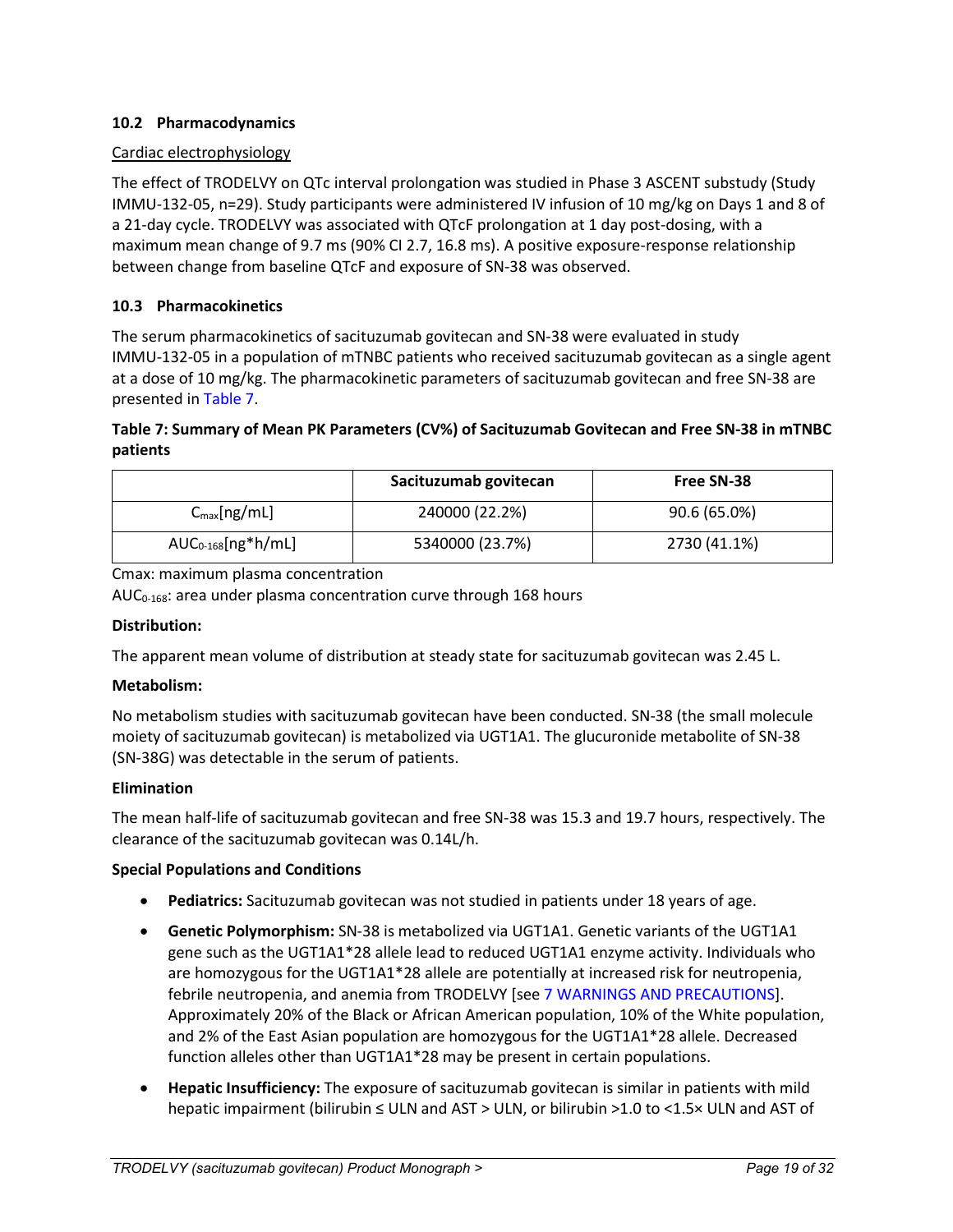any level; n=59) to patients with normal hepatic function (bilirubin or AST < ULN; n=191).

No dedicated moderate or severe hepatic impairment study was conducted.

SN-38 exposure may be elevated in such patients due to decreased hepatic UGT1A1 activity.

• **Renal Insufficiency:** No dedicated moderate or severe renal impairment study was conducted.

### <span id="page-19-0"></span>**11 STORAGE, STABILITY AND DISPOSAL**

TRODELVY (sacituzumab govitecan) for injection is a sterile, off-white to yellowish lyophilized powder in a single-dose vial. Each TRODELVY vial is individually boxed in a carton containing one 180 mg vial.

Store vials in a refrigerator at 2°C to 8°C in the original carton to protect from light until time of reconstitution. Do not freeze.

### <span id="page-19-1"></span>**12 SPECIAL HANDLING INSTRUCTIONS**

TRODELVY is a cytotoxic drug. Follow applicable special handling and disposal procedures.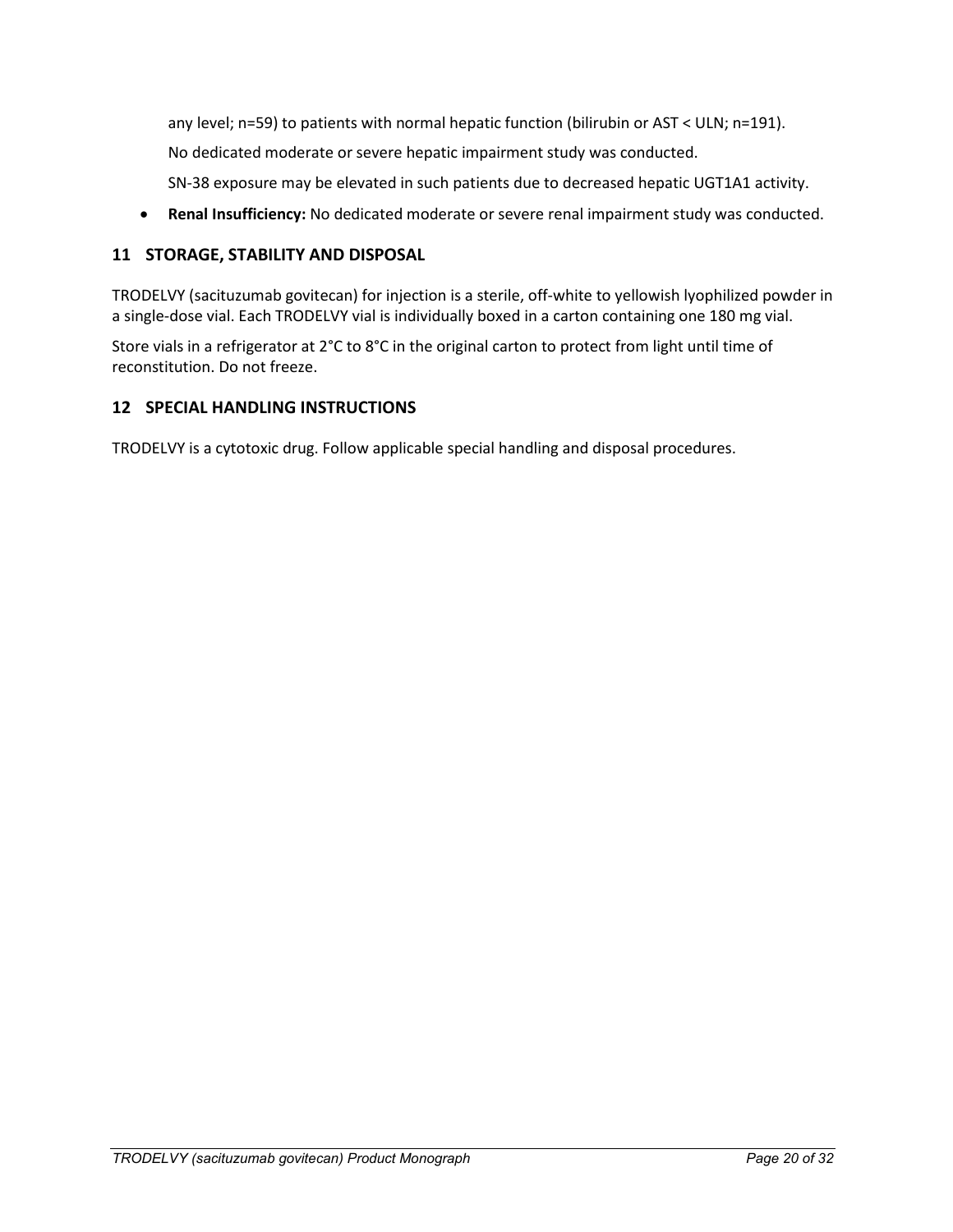## <span id="page-20-0"></span>**PART II: SCIENTIFIC INFORMATION**

### <span id="page-20-1"></span>**13 PHARMACEUTICAL INFORMATION**

#### **Drug Substance**

Proper name: Sacituzumab govitecan

Chemical name: Sacituzumab govitecan is a Trop-2 directed antibody and topoisomerase inhibitor conjugate, composed of the following three components:

- The humanized monoclonal antibody, hRS7 IgG1κ (also called sacituzumab), which binds to Trop-2 (the trophoblast cell-surface antigen-2);
- The drug SN-38, a topoisomerase inhibitor; and
- A hydrolysable linker (called CL2A), which links the humanized monoclonal antibody to SN-38.

Molecular formula and molecular mass: approximately 160 kilodaltons

Structural formula: Sacituzumab govitecan contains on average 7 to 8 molecules of SN-38 per antibody molecule. Sacituzumab govitecan has the following chemical structure:



Physicochemical properties: TRODELVY (sacituzumab govitecan) for injection is a sterile, preservativefree, off-white to yellowish lyophilized powder.

Pharmaceutical standard: Manufacturer's Standard

#### **Product Characteristics:**

The recombinant monoclonal antibody is produced by mammalian (murine myeloma) cells, while the small molecule components SN-38 and CL2A are produced by chemical synthesis.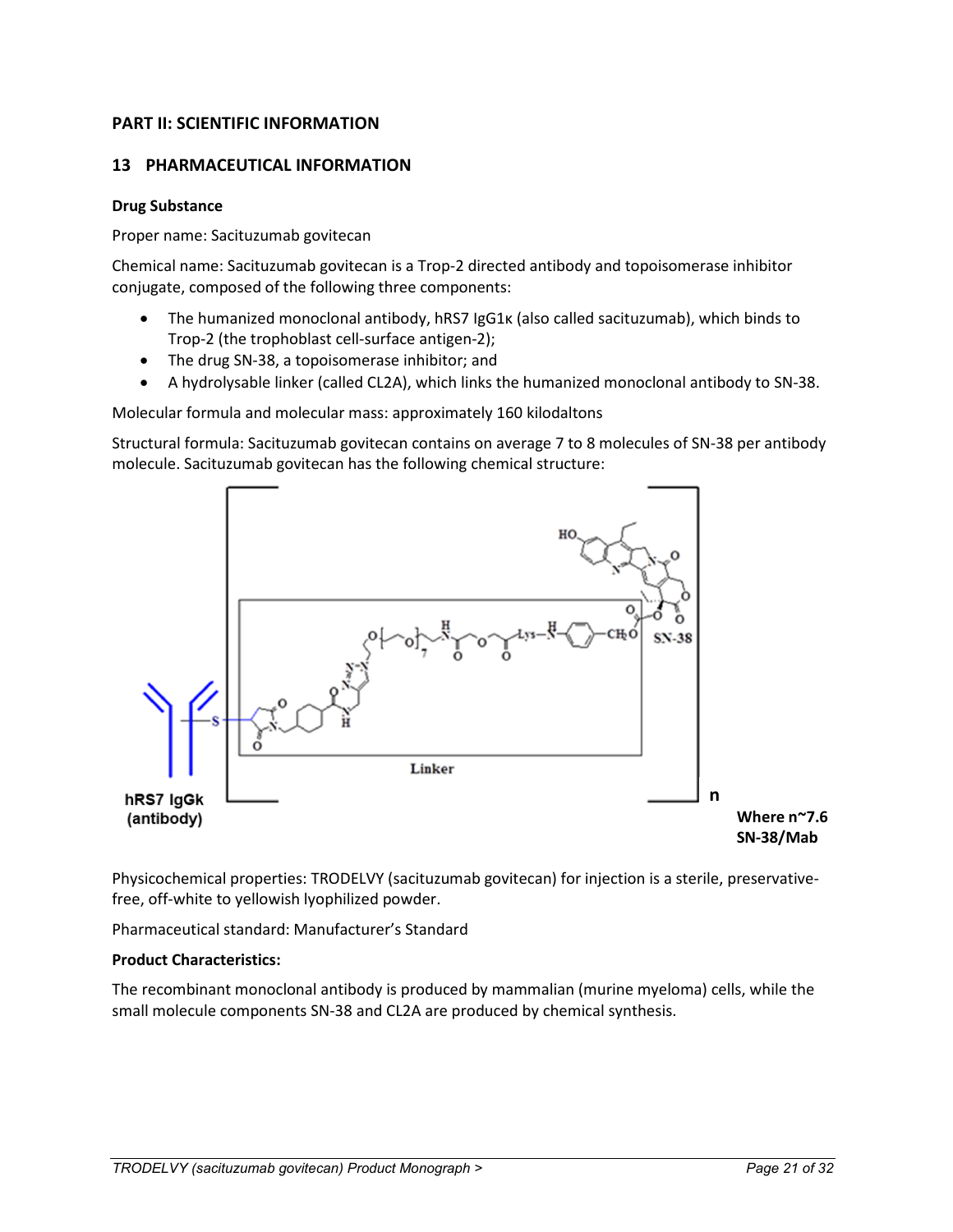### <span id="page-21-0"></span>**14 CLINICAL TRIALS**

### <span id="page-21-1"></span>**14.1 Clinical Trials by Indication**

#### <span id="page-21-2"></span>**Unresectable Locally Advanced or Metastatic Triple-Negative Breast Cancer (mTNBC)**

The efficacy assessment of TRODELVY in the treatment of adult patients with unresectable locally advanced or metastatic triple-negative breast cancer (mTNBC) who have received at least two prior therapies was based on the pivotal ASCENT (IMMU-132-05) study. [Table 8](#page-21-3) summarizes the patient demographics for the ASCENT (IMMU-132-05) study.

### <span id="page-21-3"></span>**Table 8: Summary of Patient Demographics for Clinical Trials in Metastatic Triple-negative Breast Cancer**

| Study #                             | <b>Study design</b>                                          | Dosage, route of<br>administration<br>and duration                                                                                                             | <b>Study subjects</b><br>(n)                 | <b>Median age</b><br>(Range) | <b>Sex</b>           |
|-------------------------------------|--------------------------------------------------------------|----------------------------------------------------------------------------------------------------------------------------------------------------------------|----------------------------------------------|------------------------------|----------------------|
| <b>ASCENT</b><br>(IMMU-<br>$132-05$ | Phase 3,<br>multicentre, open-<br>label, randomized<br>trial | 10 mg/kg IV on<br>Days 1 and 8 of a<br>21-day cycle<br><b>TRODELVY</b><br>or<br>Treatment of<br>Physician's Choice<br>(TPC) of single<br>agent<br>chemotherapy | <b>Total: 529</b><br>TRODELVY:267<br>TPC:262 | 54 (27-82)                   | 527 female<br>2 male |

ASCENT study was conducted in 529 patients with unresectable locally advanced or metastatic triplenegative breast cancer (mTNBC) who had relapsed after at least two prior chemotherapies for breast cancer (one of which could be in the neoadjuvant or adjuvant setting provided progression occurred within a 12 month period). All patients received previous taxane treatment in either the adjuvant, neoadjuvant, or advanced stage unless they had a contraindication or were intolerant to taxanes during or at the end of the first taxane cycle. Poly-ADP ribose polymerase (PARP) inhibitors were allowed as one of the two prior chemotherapies for patients with a documented germ-line BRCA1/BRCA2 mutation.

The median age of patients in the full population (n = 529) was 54 years (range: 27–82 years); 99.6% were female; 79% were White, 12% were Black/African American; and 81% of patients were < 65 years of age. All patients had an ECOG performance status of 0 (43%) or 1 (57%). Forty-two percent of patients had hepatic metastases, 8% were BRCA1/BRCA2 mutational status positive, and 70% were TNBC at diagnosis.

Overall, 29% of patients had received prior PD-1/PD-L1 therapy. Thirteen percent of patients in the TRODELVY group in the full population received only 1 prior line of systemic therapy in the metastatic setting.

Patients with stable brain metastases were eligible. Magnetic resonance imaging (MRI) to determine brain metastases was required prior to enrollment for patients with known or suspected brain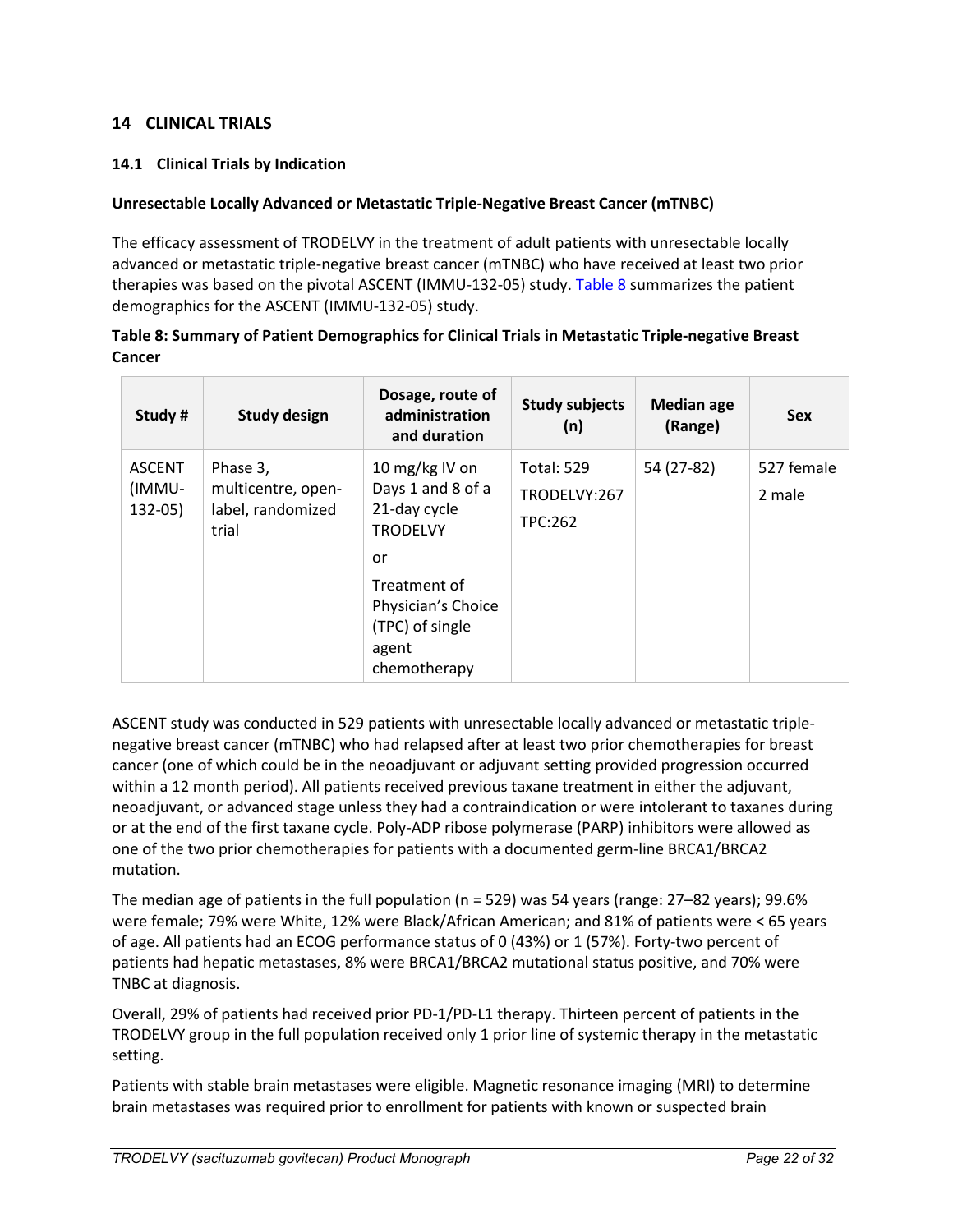metastases. The study included a pre-defined maximum of 15% for patients with brain metastases. Twelve percent had baseline brain metastases previously treated and stable (n=61; 32 on TRODELVY arm and 29 on single agent chemotherapy arm).

The following group of patients were excluded from clinical study: known history of Gilbert's disease or bone-only disease, unstable angina, myocardial infarction, or congestive heart failure present within 6 months of randomization or a clinically significant cardiac arrhythmia (other than stable atrial fibrillation) requiring anti-arrhythmia therapy, active infection requiring IV antibiotic use within 1 week of treatment initiation, Human immunodeficiency virus (HIV), hepatitis B, or hepatitis C positive, active chronic inflammatory bowel disease (ulcerative colitis, Crohn's disease), clinically significant bleeding, intestinal obstruction, or gastrointestinal perforation within 6 months of randomization, and clinically significant active chronic obstructive pulmonary disease or other moderate-to-severe chronic respiratory illness present within 6 months of randomization.

Patients were randomized 1:1 to receive TRODELVY 10 mg/kg as an intravenous infusion on Days 1 and 8 of a 21-day (n=267) or TPC single agent chemotherapy per the authorised labeling (n=262). TPC was determined by the investigator before randomization from one of the following single-agent choices: eribulin (n=139), capecitabine (n=33), gemcitabine (n=38), or vinorelbine (except if patient had ≥ Grade 2 neuropathy, n=52).

Patients were treated until disease progression or unacceptable toxicity. The major efficacy outcome was progression-free survival (PFS) as measured by a blinded, independent, centralized group of radiology experts using Response Evaluation Criteria in Solid Tumors (RECIST) v1.1 criteria. Major secondary outcomes included overall survival (OS), objective response rate (ORR), and duration of response (DOR). Results are shown in [Table 9,](#page-23-0) [Figure 1](#page-24-0) and [Figure 2.](#page-24-1)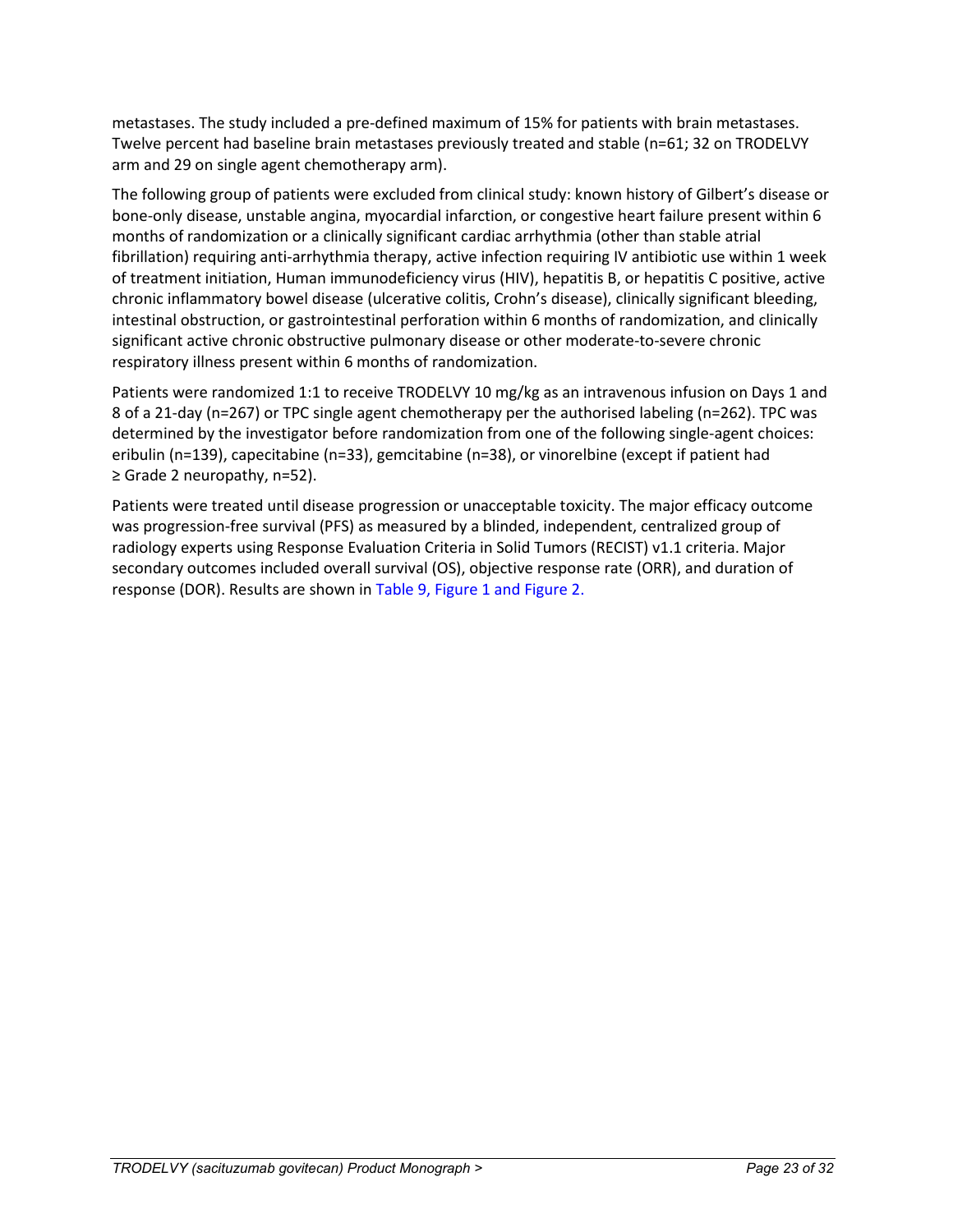|                                        | <b>Trodelvy</b><br>$n = 267$ | <b>Treatment of physician's</b><br>choice (TPC) |  |
|----------------------------------------|------------------------------|-------------------------------------------------|--|
|                                        |                              | $n = 262$                                       |  |
| Progression-free survival <sup>1</sup> |                              |                                                 |  |
| Number of events (%)                   | 190 (71.2)                   | 171 (65.3)                                      |  |
| Median PFS in months (95% CI)          | 4.8                          | 1.7                                             |  |
|                                        | (4.1, 5.8)                   | (1.5, 2.5)                                      |  |
| Hazard ratio (95% CI)                  | 0.43(0.35, 0.54)             |                                                 |  |
| $p$ -value <sup>2</sup>                | < 0.0001                     |                                                 |  |
| <b>Overall Survival</b>                |                              |                                                 |  |
| Number of deaths (%)                   | 179 (67.0)                   | 206 (78.6)                                      |  |
| Median OS in months (95% CI)           | 11.8                         | 6.9                                             |  |
|                                        | (10.5, 13.8)                 | (5.9, 7.7)                                      |  |
| Hazard ratio (95% CI)                  | 0.51(0.41, 0.62)             |                                                 |  |
| $p$ -value <sup>2</sup>                | < 0.0001                     |                                                 |  |

## <span id="page-23-0"></span>**Table 9: Efficacy Results from ASCENT (all randomized patients, ITT population)**

1 PFS is defined as the time from the date of randomization to the date of the first radiological disease progression or death due to any cause, whichever comes first.

2 Stratified log-rank test adjusted for stratification factors: number of prior chemotherapies, presence of known brain metastases at study entry, and region.

CI = Confidence Interval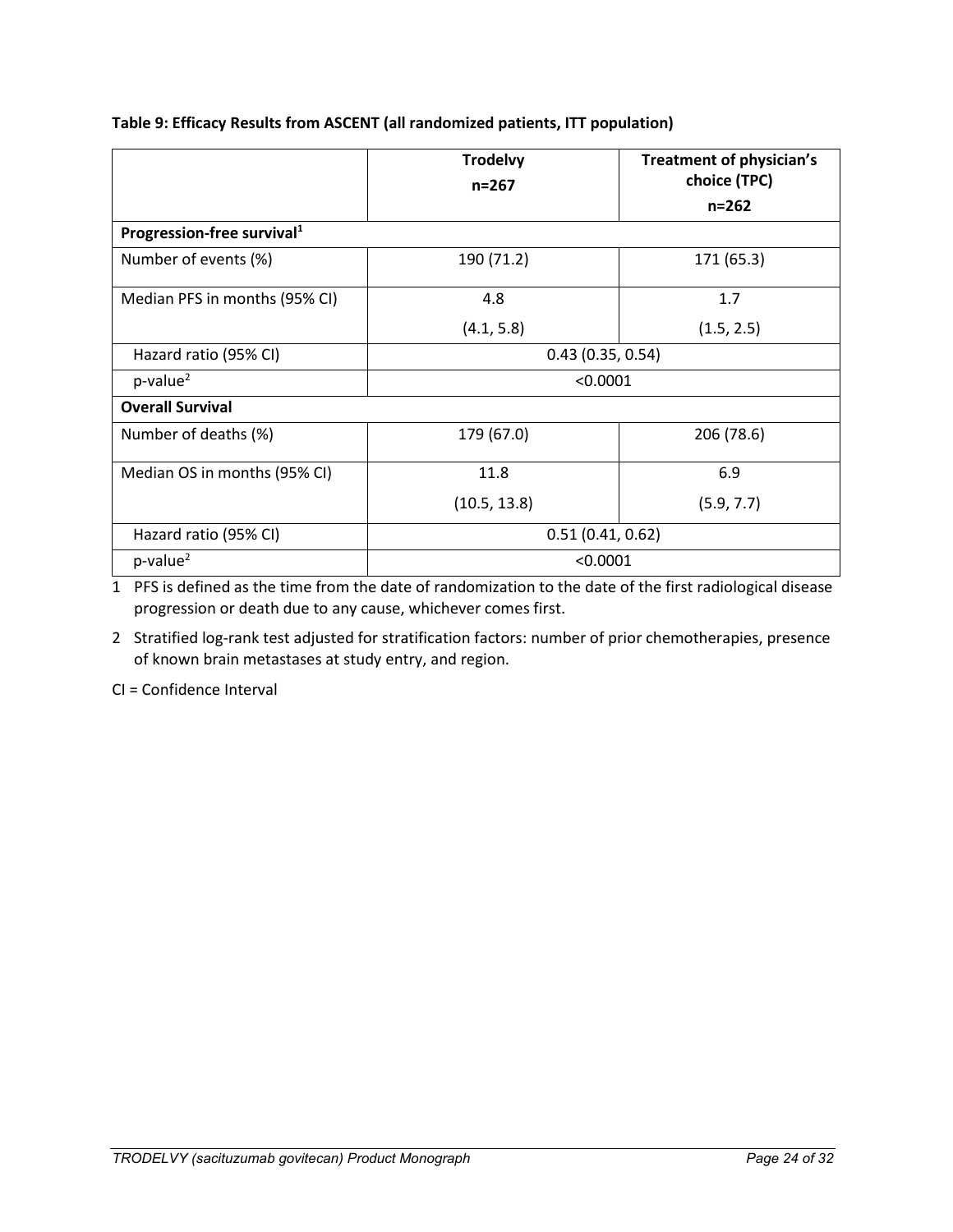

<span id="page-24-0"></span>**Figure 1: Progression free survival (all randomized patients, ITT population) by BICR**

<span id="page-24-1"></span>



For the ITT population, the number of responders was 83 (31%) in the TRODELVY arm and 11 (4%) in the control arm. The median duration of response was 6.3 months in the treatment arm and 3.6 months in the control arm.

In the BMNeg population (n=468), the median PFS in the TRODELVY arm was 5.6 months (95% CI: 4.3, 6.3) with an estimated HR of 0.41 (95% CI: 0.32, 0.52). In the brain metastases positive population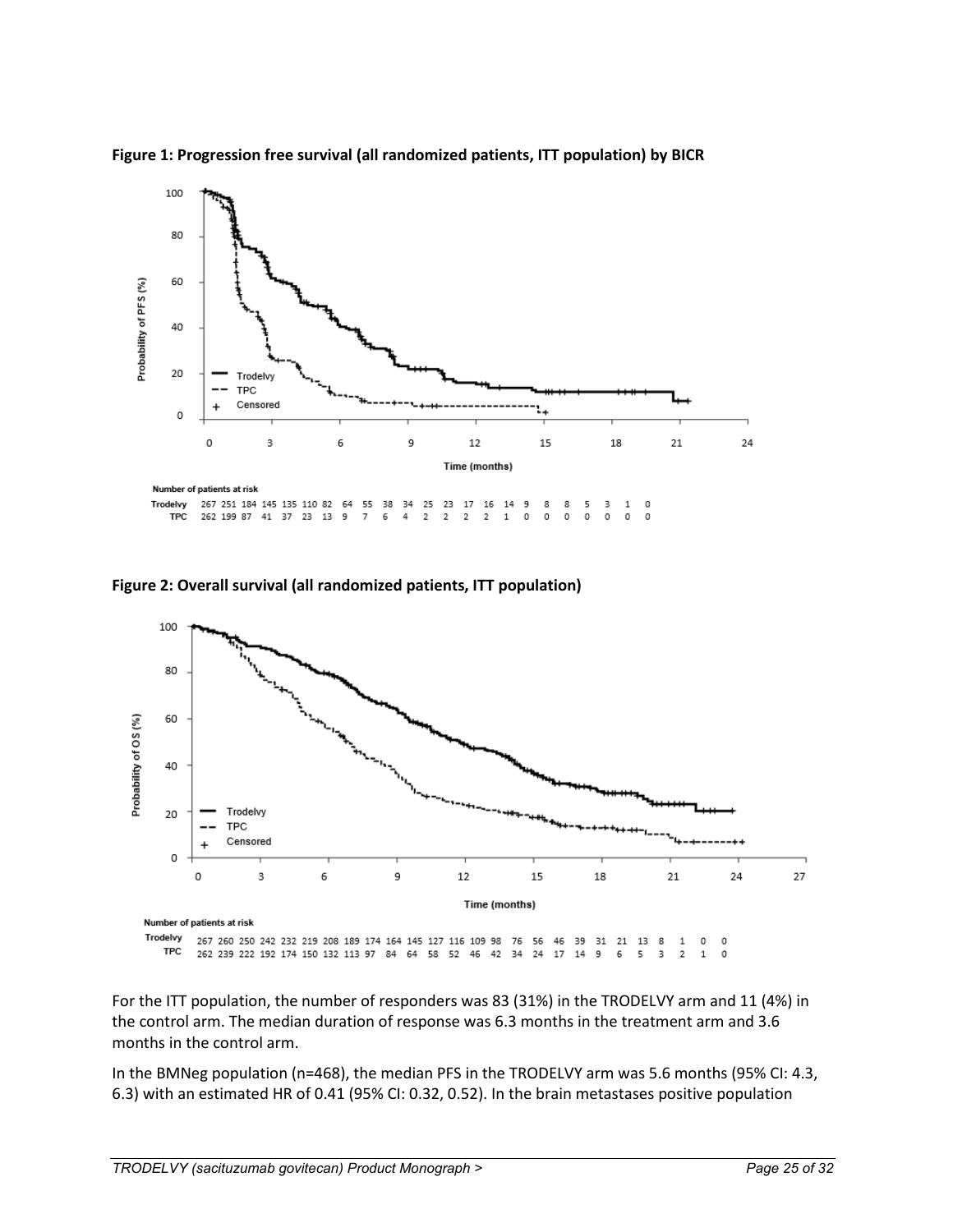(BMPos) (n=61), the median PFS in the TRODELVY arm was 2.8 months (95% CI: 1.5, 3.9) with an estimated HR of 0.65 (95% CI: 0.35, 1.22).

In the BMNeg population (n=468), the median OS in the TRODELVY arm was 12.1 months (95% CI: 10.7, 14.0) with an estimated HR of 0.48 (95% CI: 0.38, 0.59). In the BMPos population (n=61), the median OS in the TRODELVY arm was 6.8 months (95% CI: 4.7, 14.1) with an estimated HR of 0.87 (95% CI: 0.47, 1.63).

# <span id="page-25-0"></span>**15 MICROBIOLOGY**

No microbiological information is required for this drug product.

### <span id="page-25-1"></span>**16 NON-CLINICAL TOXICOLOGY**

### **General Toxicology**

#### Cynomolgus Monkeys

In Cynomolgus monkeys, sacituzumab govitecan administered up to 50 mg/kg/dose for four treatment cycles (days 1 and 8 of a 21-day cycle) was considered a NOAEL, and 120 mg/kg/dose administered 3 days apart was associated with lethality. Lethality was considered due to bone marrow suppression and gastrointestinal disturbances. Across studies, target organs also included the female reproductive tract, skin, kidney, and/or lymphoid organs.

#### **Carcinogenicity and Mutagenicity**

No long-term animal studies have been performed to evaluate carcinogenic or mutagenic potential of TRODELVY.

SN-38 was clastogenic in an in vitro mammalian cell micronucleus test in Chinese hamster ovary cells and was not mutagenic in an in vitro bacterial reverse mutation (Ames) assay.

**Genotoxicity:** The genotoxic potential of sacituzumab govitecan has not been fully evaluated. Sacituzumab govitecan contains the genotoxic topoisomerase I inhibitor component, SN-38, and is toxic to rapidly dividing cells, suggesting the potential for embryotoxicity and teratogenicity.

#### **Reproductive and Developmental Toxicology**

#### Impairment of Fertility

Dedicated fertility studies have not been conducted with sacituzumab govitecan. In a repeat-dose toxicity study in cynomolgus monkeys, intravenous administration of sacituzumab govitecan on Day 1 and Day 4 resulted in endometrial atrophy, uterine hemorrhage, increased follicular atresia of the ovary, and atrophy of vaginal epithelial cells at doses ≥60 mg/kg (≥6 times the human recommended dose of 10 mg/kg based on body weight).

#### Developmental Toxicity

There were no animal reproductive or developmental toxicity studies conducted with sacituzumab govitecan.

#### Juvenile Animal Studies No juvenile toxicity studies have been conducted.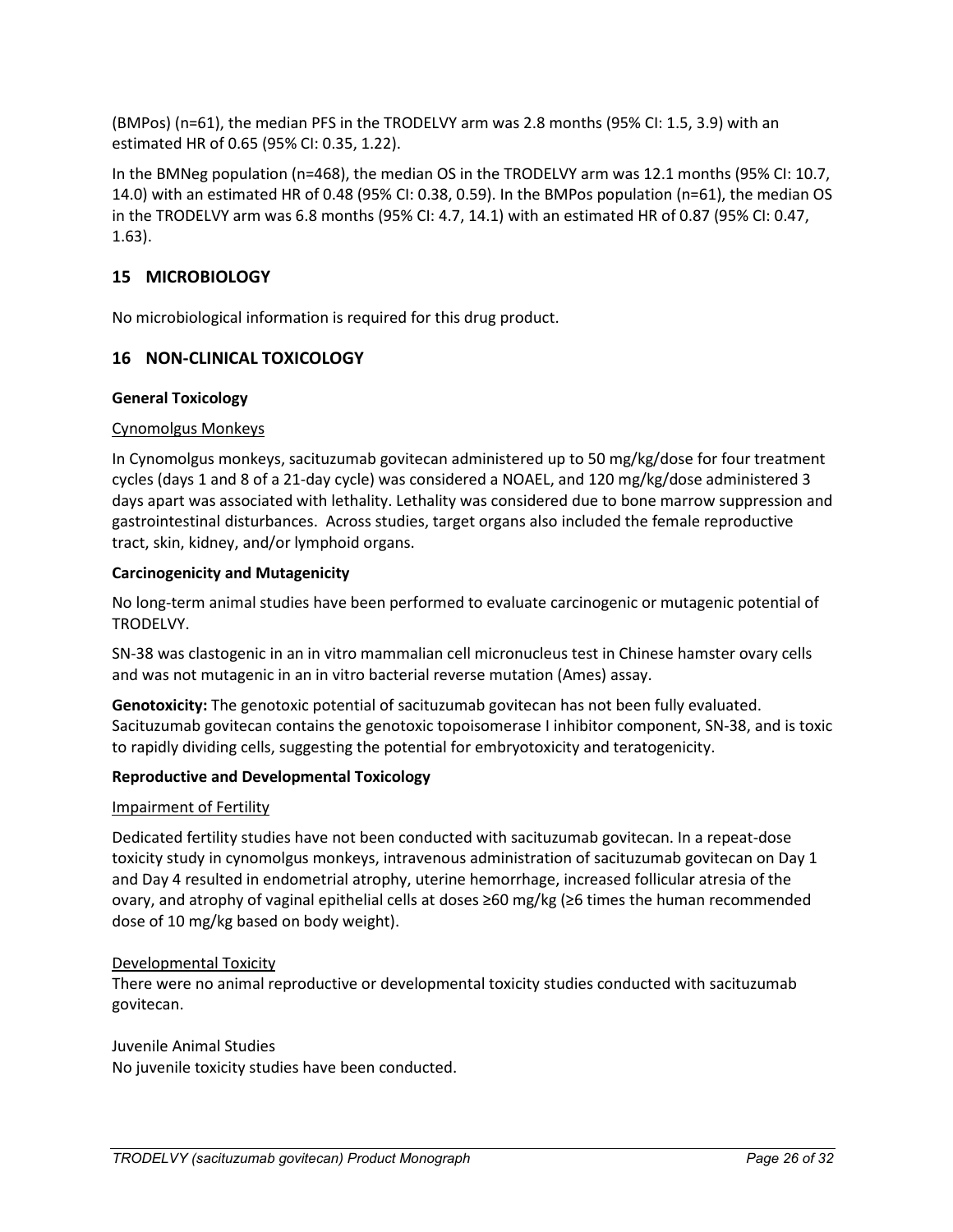### <span id="page-26-0"></span>**PATIENT MEDICATION INFORMATION**

#### **READ THIS FOR SAFE AND EFFECTIVE USE OF YOUR MEDICINE**

#### **TRODELVY®**

#### **Sacituzumab govitecan powder for solution for injection**

Read this carefully before you start taking **Trodelvy**. This leaflet is a summary and will not tell you everything about this drug. Talk to your healthcare professional about your medical condition and treatment and ask if there is any new information about **Trodelvy**.

#### **Serious Warnings and Precautions**

- **Low white blood cell count (neutropenia).** Low white blood cell counts are common with **Trodelvy** and can sometimes be severe and lead to infections that can be life-threatening. Your healthcare provider should check your blood cell counts prior to treatment with TRODELVY and prior to each dose. If your white blood cell count is too low, your healthcare provider may need to lower your dose of **Trodelvy**, or in some cases may stop **Trodelvy**. Your healthcare provider may need to give you antibiotic medicines if you develop fever while your white blood cell count is low. **Call your healthcare provider right away if you develop any of the following signs of infection during treatment with Trodelvy**:
	- o fever

o shortness of breath

o chills

o burning or pain when you urinate

- o cough
- **Severe diarrhea.** Diarrhea is common with **Trodelvy** and can also be severe. Your healthcare provider should monitor you for diarrhea and give you medicine as needed to help control your diarrhea. If you lose too much body fluids (dehydration) your healthcare provider may need to give you fluids and electrolytes to replace body salts. Your healthcare provider may decrease your dose or stop **Trodelvy** if your diarrhea is severe and cannot be controlled with anti-diarrheal medicines. **Call your healthcare provider right away:**
	- o the first time that you get diarrhea during treatment with **Trodelvy**
	- o if you have black or bloody stools
	- $\circ$  if you have symptoms of losing too much body fluid (dehydration) and body salts, such as lightheadedness, dizziness or faintness
	- o if you are unable to take fluids by mouth due to nausea or vomiting
	- o if you are not able to get your diarrhea under control within 24 hours

#### **What is Trodelvy used for?**

**Trodelvy** is a prescription medicine used to treat adults 18 years or older with breast cancer that is:

- estrogen and progesterone hormone receptor (HR) negative, and human epidermal growth factor receptor 2 (HER2)-negative (also called triple-negative breast cancer), **and**
- that has spread to other parts of the body or cannot be removed by surgery (metastatic), **and**
- who previously received two or more prior therapies, at least one of them for metastatic disease.

#### **How does Trodelvy work?**

**Trodelvy** consists of a type of medicine called a "monoclonal antibody" linked to a type of medicine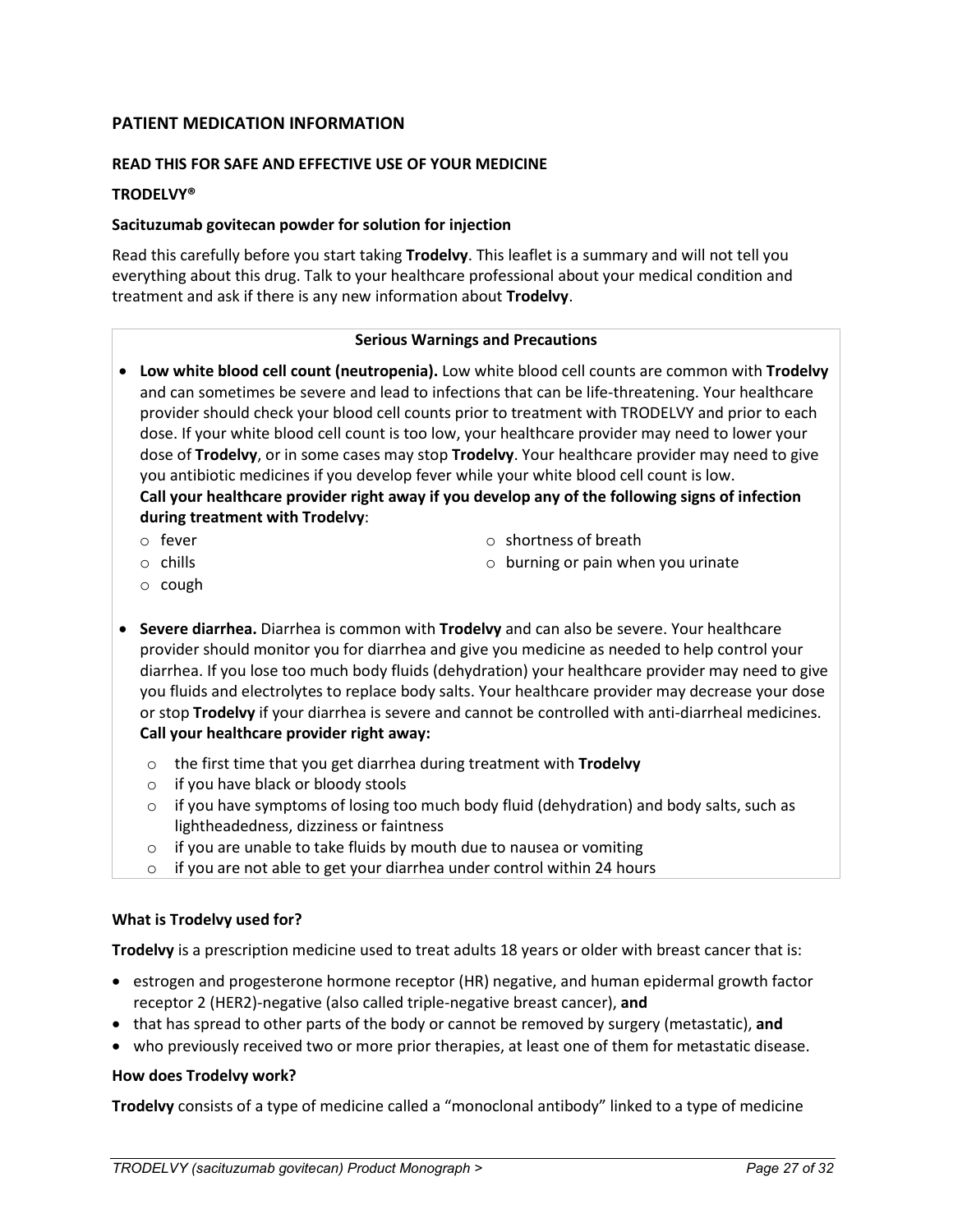called a "topoisomerase inhibitor". Together, these medicines may slow down the growth and spread of your cancer.

#### **What are the ingredients in Trodelvy?**

Medicinal ingredients: sacituzumab govitecan

Non-medicinal ingredients: 2-(N-morpholino) ethane sulfonic acid, polysorbate 80, trehalose dihydrate

#### **Trodelvy comes in the following dosage forms:**

180 mg lyophilized powder in single-dose vials for solution for injection

• **Do not use Trodelvy if:** You are allergic to sacituzumab govitecan or any of the other ingredients in **Trodelvy**.

#### **To help avoid side effects and ensure proper use, talk to your healthcare professional before you take Trodelvy. Talk about any health conditions or problems you may have, including if you:**

- Are pregnant or plan to become pregnant. **Trodelvy** can harm your unborn baby. Your healthcare provider should check to see if you are pregnant before you start receiving **Trodelvy**.
- Females who can become pregnant should use effective birth control during treatment and for 6 months after your last dose of **Trodelvy**. Talk to your healthcare provider about birth control choices that may be right for you during this time.
- Males with a female partner who can become pregnant should use effective birth control during treatment and for 3 months after your last dose of **Trodelvy**.
- Tell your healthcare provider right away if you or your partner become pregnant during treatment with **Trodelvy**.
- Are breastfeeding or plan to breastfeed. It is not known if **Trodelvy** passes into your breastmilk and can harm your baby. Do not breastfeed during treatment and for 1 month after your last dose of **Trodelvy**.
- Have been told that you carry a gene for uridine diphosphate-glucuronosyl transferase A1 (UGT1A1)\*28. People who carry this gene have an increased risk of getting side effects with **Trodelvy**, especially low white blood cell counts.
- Have liver problems.
- Are younger than 18 years of age. It is not known if **Trodelvy** is safe and effective in children.

#### **Other warnings you should know about:**

- Nausea and vomiting may occur with **Trodelvy**. Your healthcare provider may decrease your dose or stop TRODELVY if your nausea or diarrhea are severe and cannot be controlled with medication.
- You should know that **Trodelvy** may affect your fertility. Talk to your healthcare practitioner if you are planning on having children.

### **Tell your healthcare professional about all the medicines you take, including any drugs, vitamins, minerals, natural supplements, or alternative medicines.**

#### **The following may interact with Trodelvy:**

- UGT1A1 inhibitors such as atazanavir sulfate.
- UGT1A1 inducers such as efavirenz, fosamprenavir/ritonavir, tipranavir/ritonavir, rifampin.

#### **How to take Trodelvy:**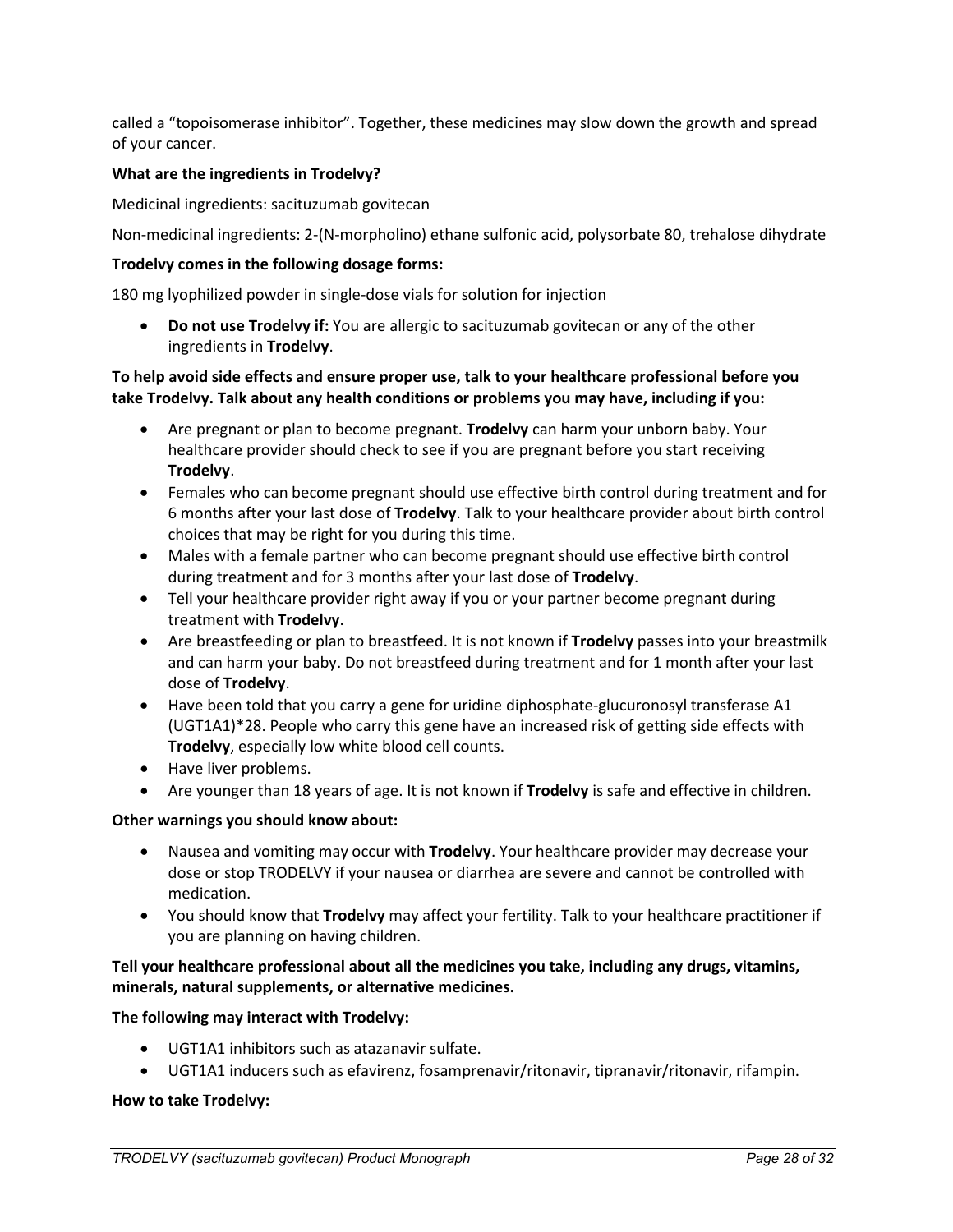- Your healthcare provider will give you **Trodelvy** into your vein through an intravenous (IV) line.
- **Trodelvy** is given 1 time each week, on Day 1 and on Day 8 of a 21-day treatment cycle.
- You will receive the first dose of TRODELVY over 3 hours. If you tolerate the first dose well, future doses may be given over 1 to 2 hours.
- Before each dose of **Trodelvy**, you will receive medicines to help prevent infusion reactions, nausea, and vomiting.
- You will be monitored for side effects during and for at least 30 minutes after you receive each infusion of **Trodelvy**.
- Your healthcare provider may slow down or temporarily stop your infusion of **Trodelvy** if you have an infusion-related reaction, or permanently stop **Trodelvy** if you have a life-threatening infusion-related reaction.
- Your healthcare provider will decide how long you will continue to receive **Trodelvy**.

#### **Usual dose:**

10 mg/kg given 1 time each week, on Day 1 and on Day 8 of a 21-day treatment cycle.

### **Overdose:**

If you think you, or a person you are caring for, have taken too much **Trodelvy**, contact a healthcare professional, hospital emergency department, or regional poison control centre immediately, even if there are no symptoms.

#### **Missed Dose:**

If you miss any appointments, call your healthcare professional as soon as possible to reschedule your appointment.

#### **What are possible side effects from using Trodelvy?**

These are not all the possible side effects you may feel when taking **Trodelvy**. If you experience any side effects not listed here, contact your healthcare professional.

- Urinary tract infection which may cause frequent and painful urination
- Upper respiratory tract infection
- Severe infection throughout the body
- Hair loss
- Feeling tired
- Weight loss
- Decreased red blood cell count
- Decreased level of white blood cells
- Decreased number of a type of blood cell that helps to clot blood (platelet), causing bruising and/or bleeding
- Constipation
- Decreased appetite
- Stomach-area (abdominal) pain, swelling or discomfort
- Inflammation of the mouth and lips
- Indigestion
- Digestive disease in which stomach acid irritates the food pipe lining
- Inflammation of the lining of the large intestine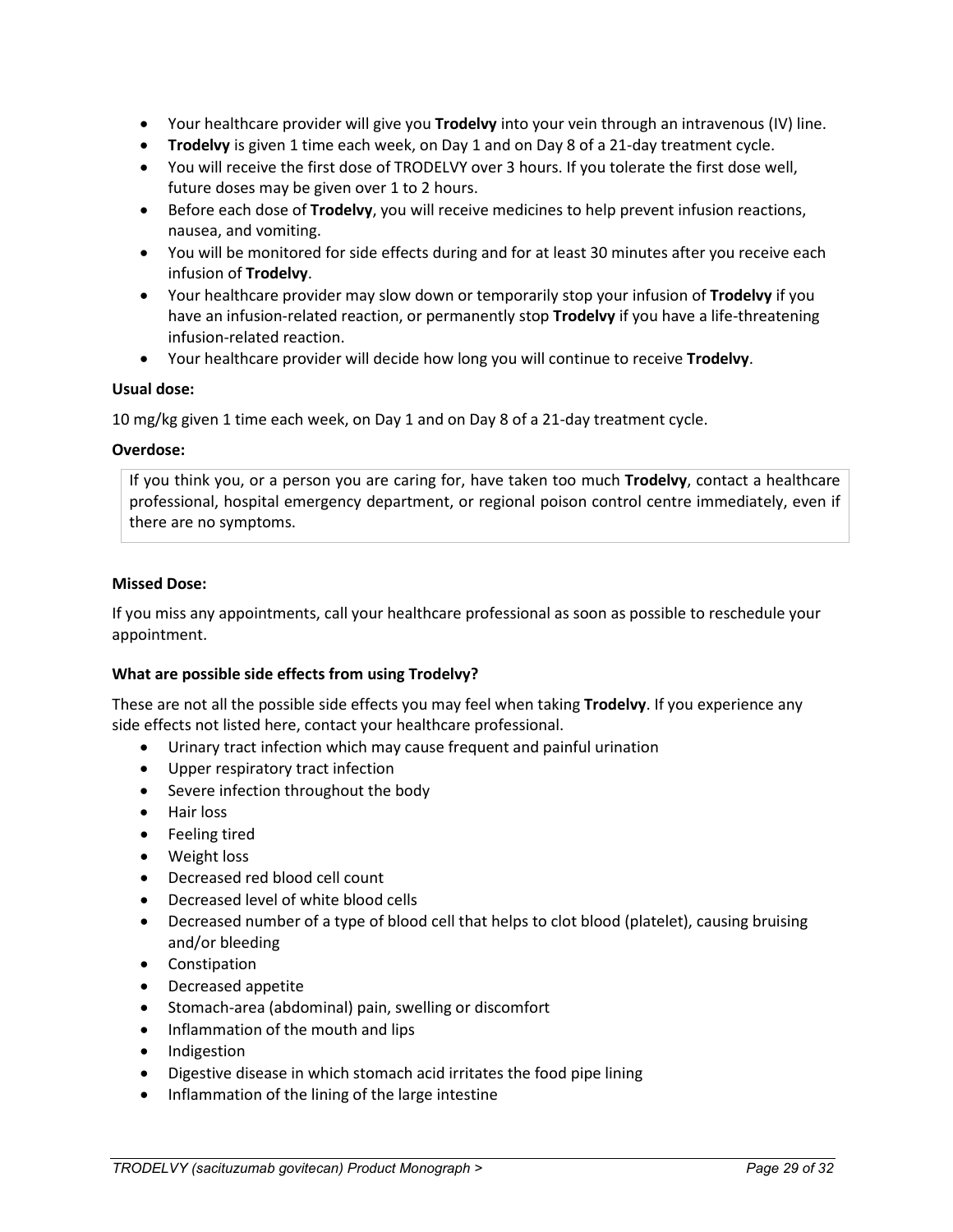- Increased saliva
- Rash, general itching, dry skin, nail colour changes
- Small, raised, acne-like bumps usually on the face, scalp, chest, or upper back
- Feeling sick
- Hot flush
- Difficulty sleeping
- Low blood level of potassium, phosphate, magnesium, sodium or calcium
- High blood level of glucose
- Dehydration (when your body does not have as much water and fluid as it should)
- Headache
- Feeling dizzy
- Tremor
- Tingling, prickling or decreased sensation often in the arms, hands, legs, or feet
- Swelling or pain in the arms or legs
- Pain including bone pain, joint pain, or back pain
- Muscle spasms
- Dry eye or blurred vision
- Change in sense of taste
- Bleeding from the nose
- Shortness of breath, cough, sore throat, runny nose, dry nose, or sneezing
- Low blood pressure
- Palpitations
- Increased QT interval on electrocardiogram, which may be a sign of a heart problem
- Increase in an enzyme called alkaline phosphatase, which may be a sign of a bone or liver problem
- Increase in an enzyme called alanine aminotransferase or aspartate aminotransferase, which may be a sign of a liver problem
- Increase in blood creatinine, which may be a sign of a kidney problem

| Serious side effects and what to do about them |                                                     |              |                                       |  |
|------------------------------------------------|-----------------------------------------------------|--------------|---------------------------------------|--|
| Symptom / effect                               | Talk to your healthcare professional<br>immediately |              | Stop taking drug and<br>get immediate |  |
|                                                | Only if severe                                      | In all cases |                                       |  |
| <b>VERY COMMON</b>                             |                                                     |              |                                       |  |
| Neutropenia:                                   |                                                     |              |                                       |  |
| $\bullet$ Fever                                |                                                     |              |                                       |  |
| $\bullet$ Chills                               |                                                     |              |                                       |  |
| • Other signs of infection                     |                                                     |              |                                       |  |
| Diarrhea:                                      |                                                     |              |                                       |  |
| • The first time you experience                |                                                     |              |                                       |  |
| diarrhea during treatment                      |                                                     |              |                                       |  |
| • Black or bloody stools                       |                                                     |              |                                       |  |
| • Symptoms of dehydration                      |                                                     |              |                                       |  |
| (feeling light-headed, dizzy, or               |                                                     |              |                                       |  |
| faint)                                         |                                                     |              |                                       |  |
| • Inability to take fluids by mouth            |                                                     |              |                                       |  |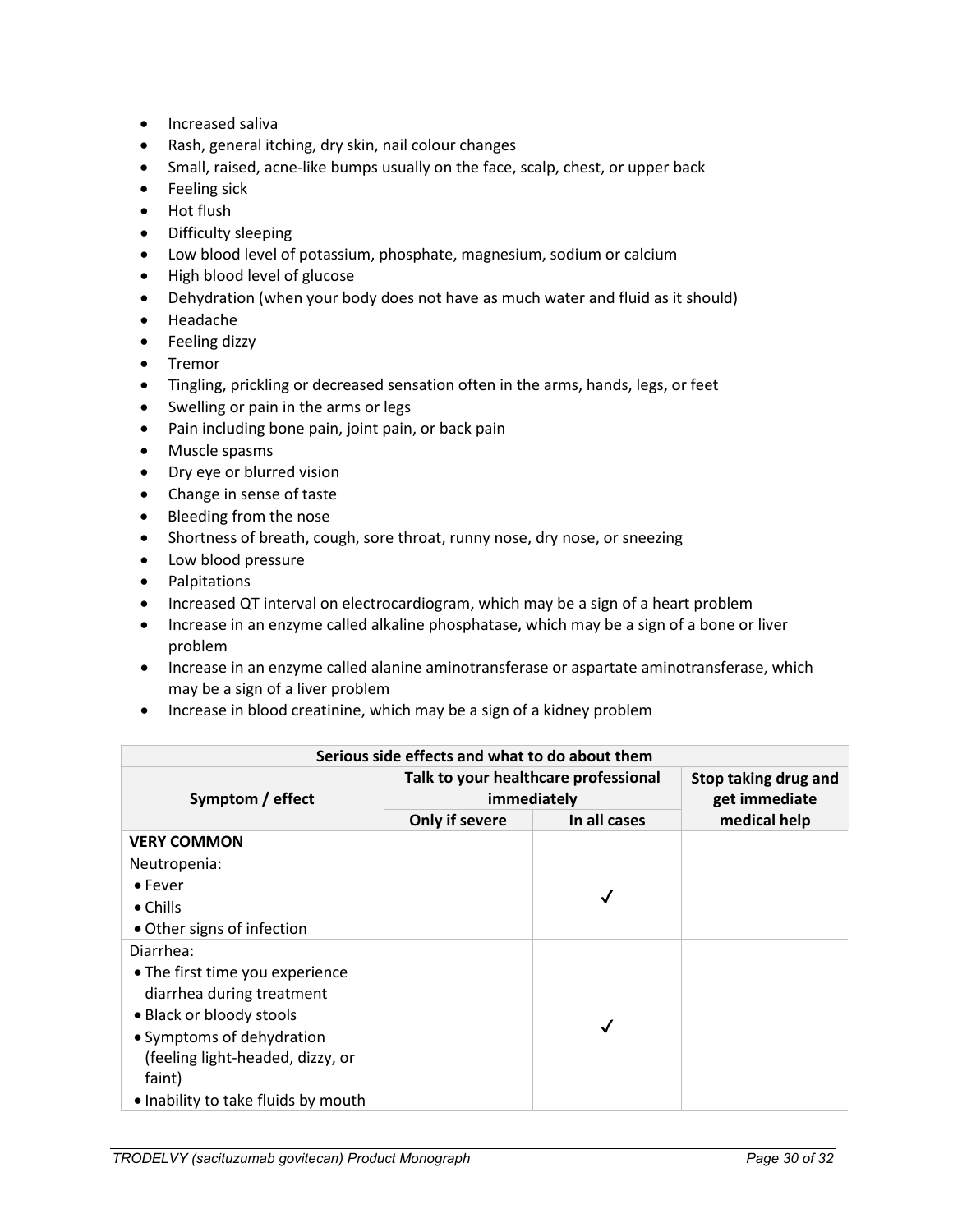| Serious side effects and what to do about them |                                                     |   |                                       |  |
|------------------------------------------------|-----------------------------------------------------|---|---------------------------------------|--|
| Symptom / effect                               | Talk to your healthcare professional<br>immediately |   | Stop taking drug and<br>get immediate |  |
|                                                | Only if severe<br>In all cases                      |   | medical help                          |  |
| due to nausea or vomiting                      |                                                     |   |                                       |  |
| · Unable to get diarrhea under                 |                                                     |   |                                       |  |
| control within 24 hours                        |                                                     |   |                                       |  |
| Uncontrolled nausea or vomiting                |                                                     | ✓ |                                       |  |
| Hypersensitivity (serious infusion             |                                                     |   |                                       |  |
| reaction or anaphylaxis):                      |                                                     |   |                                       |  |
| • Swelling of your face, lips,                 |                                                     |   |                                       |  |
| tongue, or throat                              |                                                     |   |                                       |  |
| • Hives                                        |                                                     |   |                                       |  |
| • Skin rash or flushing of your skin           |                                                     |   | ✓                                     |  |
| • Difficulty breathing or wheezing             |                                                     |   |                                       |  |
| · Light-headedness, dizziness,                 |                                                     |   |                                       |  |
| feeling faint, or passing out                  |                                                     |   |                                       |  |
| • Chills or shaking chills (rigors)            |                                                     |   |                                       |  |
| $\bullet$ Fever                                |                                                     |   |                                       |  |
| <b>COMMON</b>                                  |                                                     |   |                                       |  |
| Pneumonia (an infection of the                 |                                                     |   |                                       |  |
| lungs):                                        |                                                     |   |                                       |  |
| $\bullet$ Fever                                |                                                     |   |                                       |  |
| $\bullet$ Chills                               |                                                     | √ |                                       |  |
| • Increase in sputum production,               |                                                     |   |                                       |  |
| change in sputum colour                        |                                                     |   |                                       |  |
| • Cough or difficulty breathing                |                                                     |   |                                       |  |

If you have a troublesome symptom or side effect that is not listed here or becomes bad enough to interfere with your daily activities, tell your healthcare professional.

#### **Reporting Side Effects**

You can report any suspected side effects associated with the use of health products to Health Canada by:

- Visiting the Web page on Adverse Reaction Reporting [\(https://www.canada.ca/en/health](https://www.canada.ca/en/health-canada/services/drugs-health-products/medeffect-canada.html)[canada/services/drugs-health-products/medeffect-canada.html\)](https://www.canada.ca/en/health-canada/services/drugs-health-products/medeffect-canada.html) for information on how to report online, by mail or by fax; or
- Calling toll-free at 1-866-234-2345.

*NOTE: Contact your health professional if you need information about how to manage your side effects. The Canada Vigilance Program does not provide medical advice.*